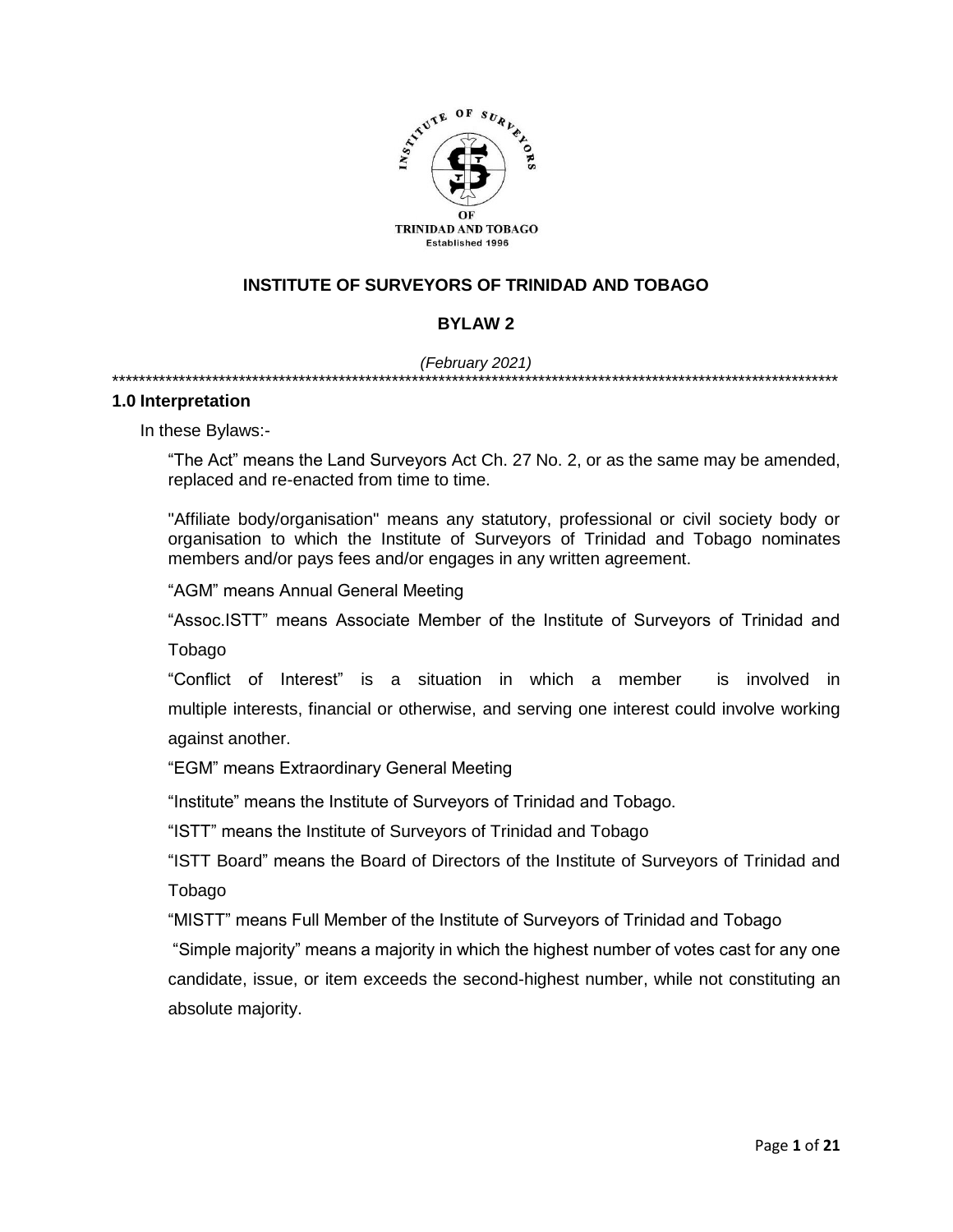# **2.0 Objectives of the Institute**

The objectives for which the Institute is established are:-

- 2.1 To advance the practice of the sciences and technologies of surveying and mapping; valuation and estate management; quantity surveying; and the development of information systems for the proper management of the land and marine resources of Trinidad and Tobago;
- 2.2 To dedicate the resources of the Institute to promoting measures calculated to benefit and protect members of the public, the Institute and users of surveying and mapping products and services;
- 2.3 To support and protect the character, status and interests of Surveying professionals;
- 2.4 To collect and disseminate information to members and to the public, with respect to the science of surveying and to other sciences incidental thereto via lectures, discussions, publications, conferences, meetings, the Institute's website, blogs, videos and any online, digital or electronic means;
- 2.5 To defend and enforce the rights and privileges of Surveying Professionals;
- 2.6 To consider all questions affecting the interest of the profession, and if necessary, to petition Parliament or other body or private deputations in relation to general measures affecting the profession, and to lobby for changes in the law or practice, and to promote improvements in the principles and administration of the law affecting the qualifications, examination, training, licensing and registration of Surveyors.
- 2.7 To encourage and ensure that the profession of Surveying shall be conducted in an honourable and becoming manner, and to restrain and discourage all conduct which is discreditable, dishonourable, or unbecoming- to the members of such profession, and by any lawful means or due process in accordance with the bylaws of the ISTT, to procure the exclusion from such profession of any persons guilty of conduct rendering them unfit to be members thereof;
- 2.8 To act, if instructed by an aggrieved member of the public, as arbiter in disputes between members of the said profession or between any member or members of such profession and other persons, and to declare the rules which govern professional usage, custom, and to decide all questions of usage, custom arising out of such rules or for which such rules do not provide;
- 2.9 To assist or receive assistance from any other Association promoting or formed to promote any of the above objectives; and to subscribe to any society or association with a view to obtaining any advantages or benefits for the purpose of the Institute; and to subscribe to any fund, movement or society that the Institute may from time to time consider deserving;
- 2.10 To do all such other lawful things as are incidental or conducive to the attainment of the above objectives.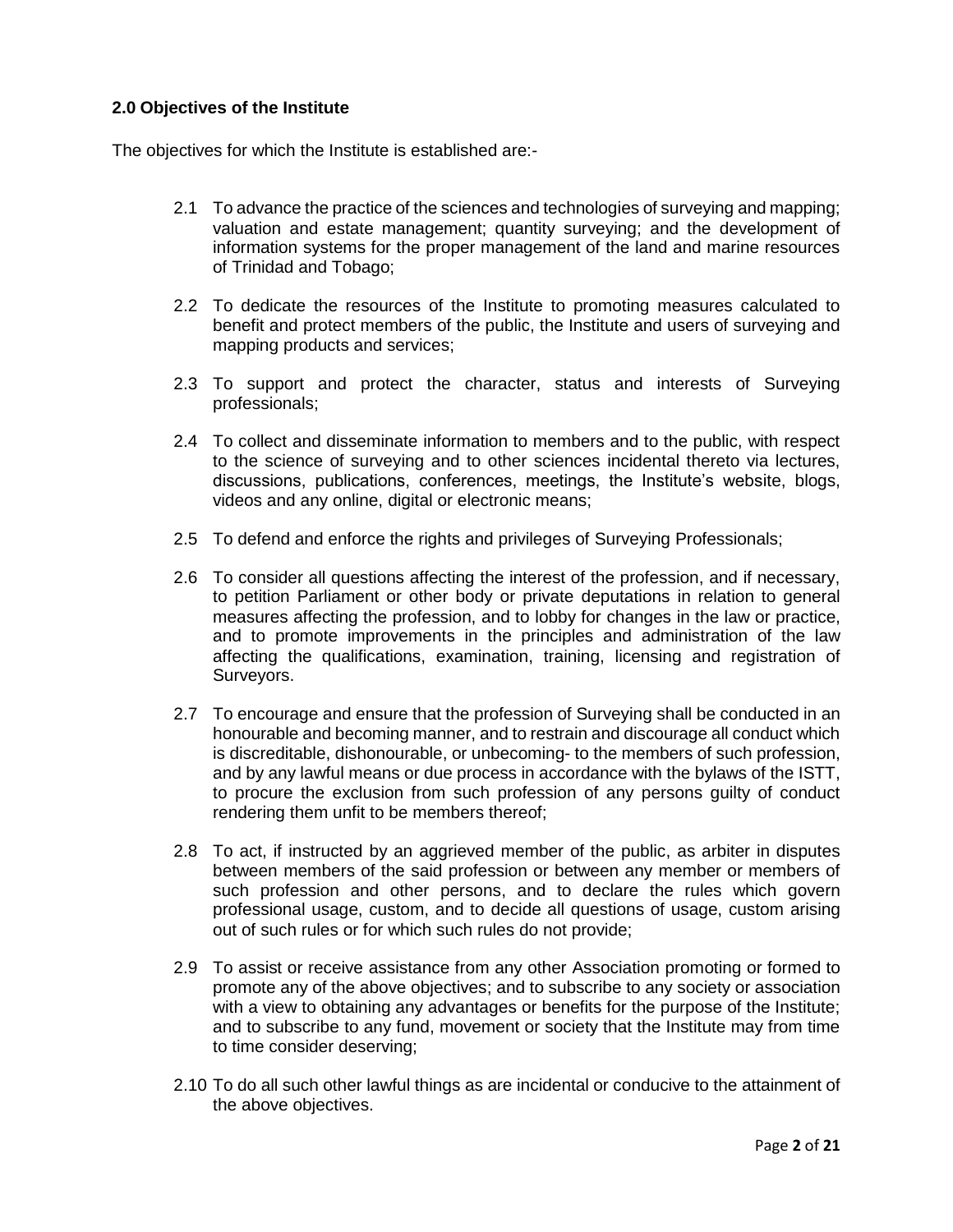### **3.0 Power of the Institute**

- 3.1 The Institute shall have power to make, alter, revoke and enforce these bylaws for carrying on the business of the Institute, provided always that the bylaws shall not be in conflict with the Institute's Articles of Incorporation or Continuance under the Company's Act; or any Act of Parliament.
- 3.2 Amendments, alterations or revocation of these bylaws can only be made at a duly convened Extraordinary General Meeting or at the Annual General Meeting by simple majority vote of the Membership present.

## **4.0 The Seal of the Institute**

The Seal of the Institute shall not be affixed to any instrument except by the authority of the ISTT Board and in the presence of two members thereof.

## **5.0 Membership**

- 5.1 General Membership
	- 5.1.1 Every member shall be bound to further to the best of his/her ability the objects, interests, and influence of the Institute and shall observe all the requirements of these bylaws of the Institute, made pursuant to the powers in that behalf hereinafter contained.
	- 5.1.2 Every member shall abide by the Institute's Code of Ethics
- 5.2 Divisions and Classes
	- 5.2.1 For the purposes of membership recognition, Divisions of Land Surveyor, Quantity Surveyor and Valuation Surveyor and any other Division which the ISTT Board may identify from time to time for the purposes of further membership recognition are hereby established within the Institute, providing such other Divisions are approved by the membership at an AGM.
	- 5.2.2 The Classes of membership of the Institute shall consist of Full Members, Associate Members, Student Members and Honorary Life Members. Honorary Life Members shall be elected by the ISTT Board. Individuals may make applications for Full, Associate or Student membership.

5.2.2.1 A Full member may carry the designation "MISTT", meaning "Member of the Institute of Surveyors of Trinidad and Tobago" after his/her name.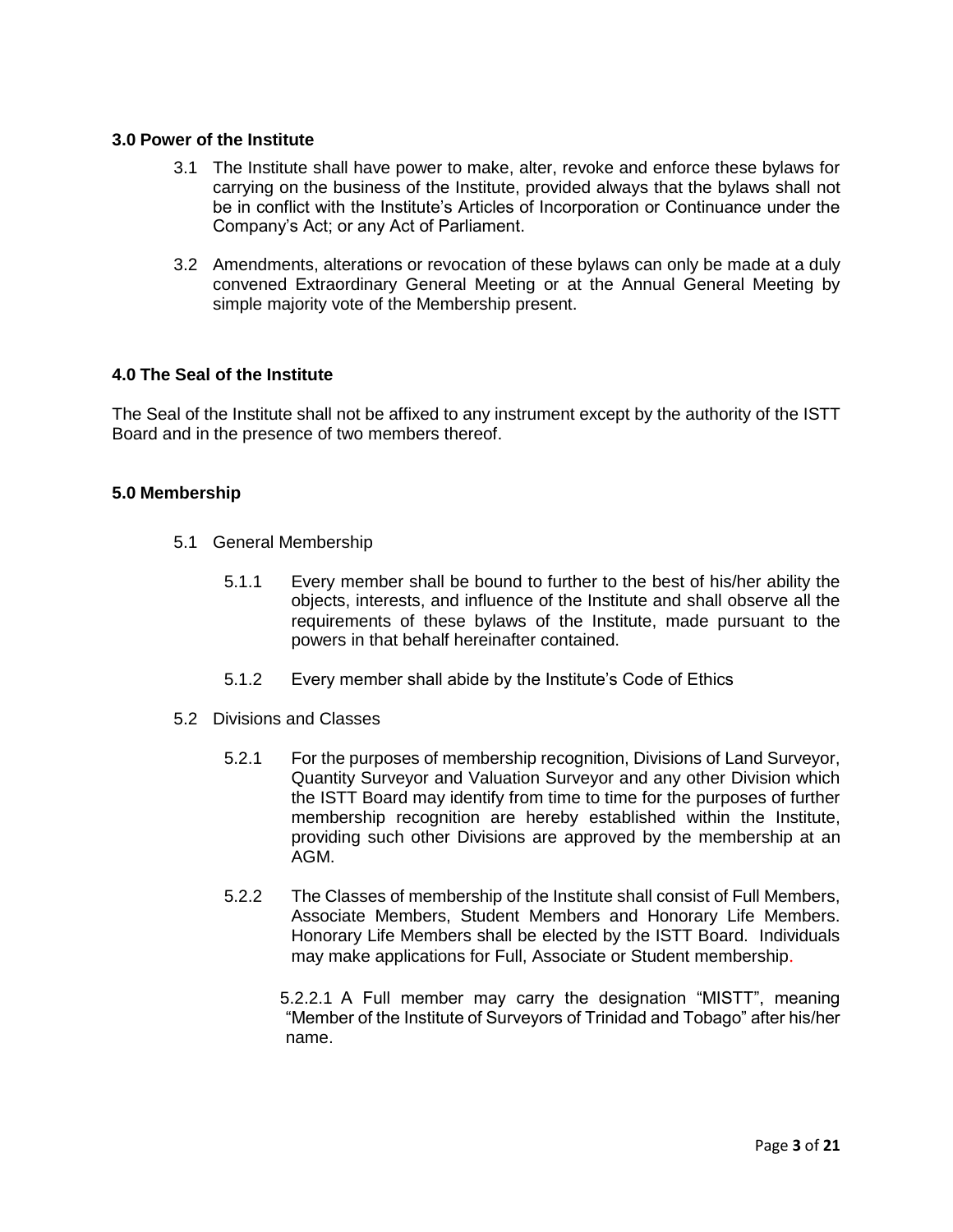5.2.2.2 An Associate Member shall be academically qualified. An Associate Member may carry the designation "Assoc.ISTT", meaning "Associate of the Institute of Surveyors of Trinidad and Tobago" after his/her name.

5.2.2.3 Any person actively pursuing a course of study leading to an academic qualification acceptable to the ISTT Board shall be eligible to become a student member of the Institute, but shall not be entitled to vote at meetings of the Institute.

5.2.2.4 Any person who is either no longer actively involved in the practice of professional surveying or who, in the opinion of the ISTT Board, has made a valuable contribution to both the profession of surveying and the Institute may be elected by the ISTT Board as an Honorary Life Member. Any person so elected shall not be liable for any further subscription and shall not be entitled to vote at meetings of the Institute or be eligible for election to the ISTT Board.

- 5.3 Application for membership
	- 5.3.1 The academic qualification for membership is a Bachelor's degree or a higher degree in the relevant field of surveying from a tertiary institution or equivalent that is recognised by the ISTT Board.
	- 5.3.2 Any person who satisfies the academic qualification and has been actively involved in the practice or profession of surveying, under the supervision of a Full member of the ISTT, for a minimum of two years post-academic qualification, shall be eligible to become a Full Member of the Institute provided that he/she passes an interview held by the ISTT Board; or an individual who is registered as a Land Surveyor or Trinidad and Tobago Land Surveyor under the Act and passes an interview held by the ISTT Board shall be eligible to become a Full Member.
	- 5.3.3 Every application for membership shall be made in the form prescribed by the ISTT Board.
	- 5.3.4 A Non-refundable Application Fee becomes payable upon application for admission to the Institute. That Fee shall be quantified by the ISTT Board at any of its duly convened meetings.
	- 5.3.5 An applicant must submit a fully completed application form with supporting documents and the non-refundable application fee, to the registered office or official electronic mail address of the Institute. The application will be reviewed for completeness and basic eligibility by a Sub-Committee of the ISTT Board; such Sub-Committee may decline the application citing specific deficiencies and write to the applicant, under the hand of the Secretary of the Institute, informing the applicant of the rejection of the application and the deficiencies. If the application is satisfactory the Sub-Committee may recommend and schedule the applicant for an interview with at least three members of the ISTT Board.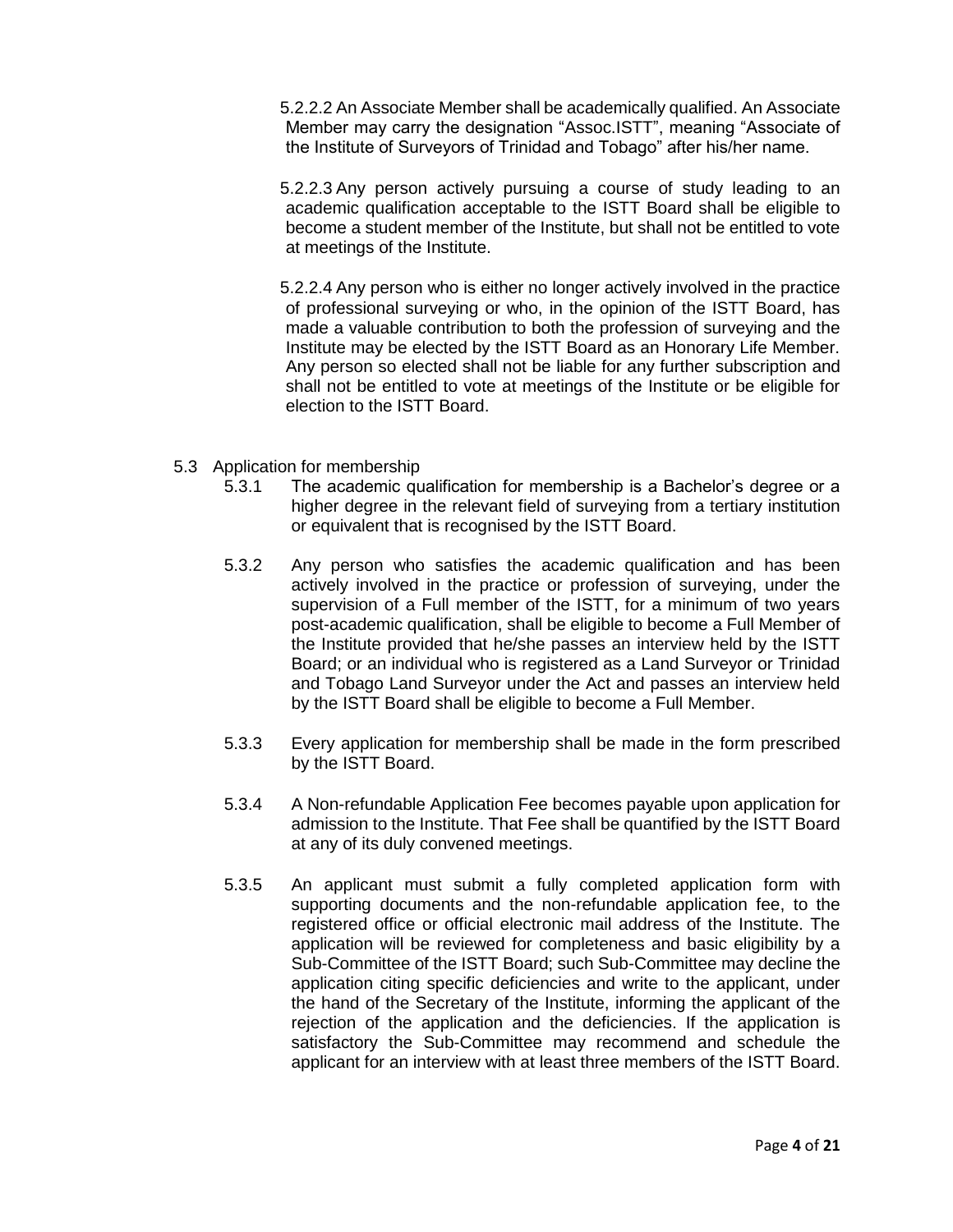- 5.3.6 The applicant shall attend the ISTT Board interview either physically or virtually. Depending on the applicant's performance at the interview, the applicant may be recommended for the Class of membership in the Division for which the application was made; or may be recommended for another Class of membership; or any other recommendation may be made. The recommendations are to be made by the interviewers to the ISTT Board, in writing, on the application form.
- 5.3.7 The application form, with interviewers' recommendations, shall be brought before the ISTT Board at its next regular meeting where a decision will be made on the Class of membership within a Division. The decision of the ISTT Board will be communicated in writing to the applicant, on a letterhead and under the hand of the Secretary of the Institute, and may be transmitted by electronic mail.
- 5.3.8 The applicant, if successful in being accepted for membership by the ISTT Board, shall sign and return a duplicate of the letter and pay the required subscription as directed. Upon receipt of the proper subscription, the applicant shall be duly enrolled as a member of the Institute.
- 5.4 Termination of Membership
	- 5.4.1 A member of the Institute may withdraw from the Institute by giving to the Institute one (1) months' notice in writing of such intention. A member may, with the consent in writing of the ISTT Board, withdraw any such notice before the end of the financial year in which the notice was given.
	- 5.4.2 The Disciplinary Committee of the Institute may recommend that an individual's membership be terminated after investigations and due process is followed.
	- 5.4.3 Membership may be automatically terminated for non-payment of subscriptions as outlined in Section 6.0.
	- 5.4.4 Former members seeking re-admission will be required to undergo the same procedures as new applicants, except where the former member resigned during the course of a disciplinary matter against him/her. In such a circumstance, the former member who resigned during the course of a disciplinary matter and wishes to reapply for membership shall be subject to conditions imposed by the Admissions Committee which said Committee shall take into account any disciplinary sanctions that may have been made against the former member**.**

### **6.0 Subscription**

6.1 The annual subscriptions payable by the various classes of membership shall be quantified by the ISTT Board at any of its duly convened meetings and the membership notified of such proposal at least sixty (60) calendar days prior to the commencement of the calendar year to which such schedule will become applicable.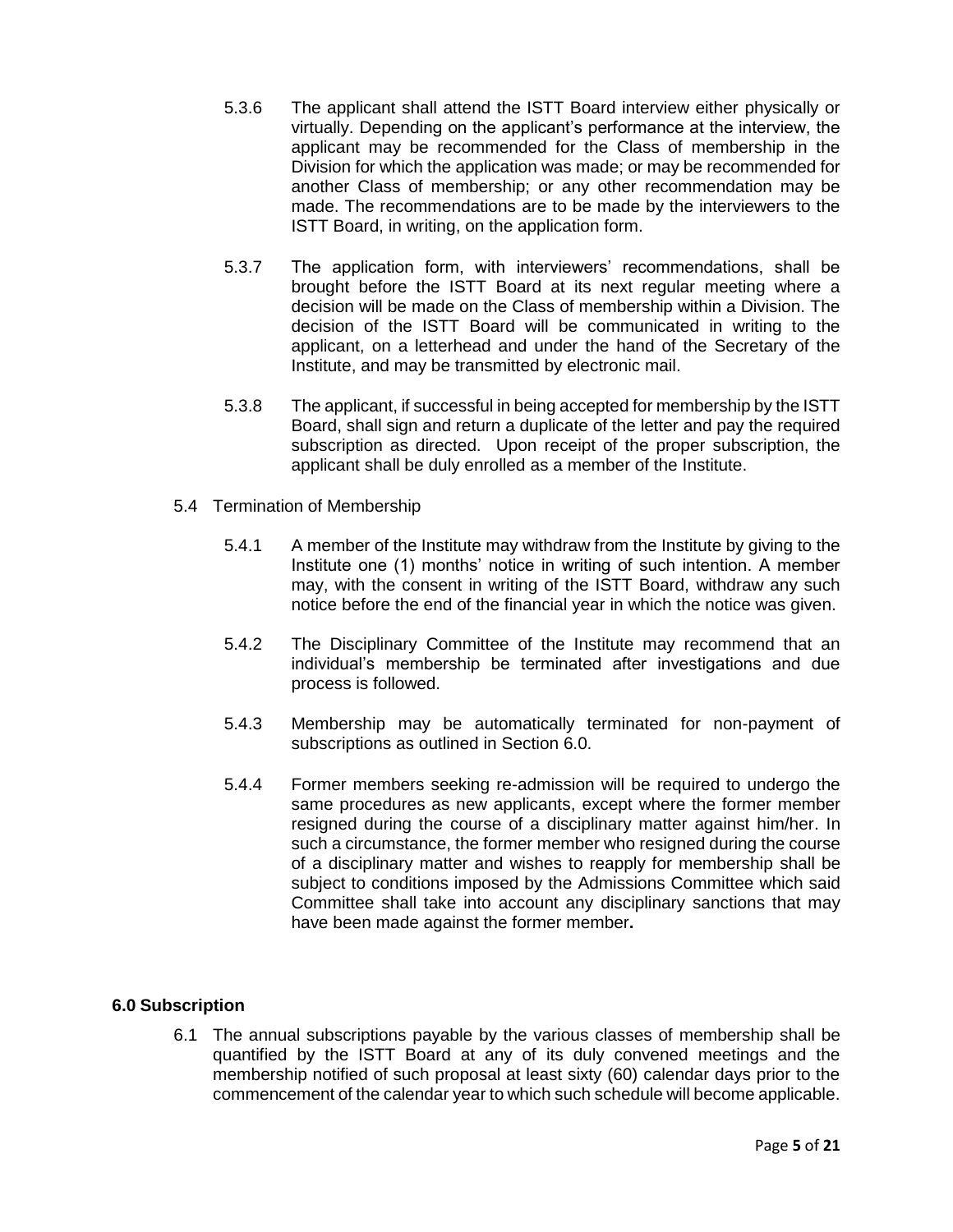- 6.2 Annual subscriptions shall become payable on the first day of January of each calendar year to the Treasurer. Persons admitted to the Institute after June 30th shall pay one half of the annual subscription applicable to their Class of membership.
- 6.3 Any member of any Class whose annual subscription remains unpaid after the 31st day of January shall not be entitled, before s/he has paid his subscription in full, to exercise or benefit from any of the rights or privileges of membership.
- 6.4 Any member who has not paid his/her annual subscription for two (2) consecutive years shall be given ninety (90) days' notice in writing of impending termination of membership. Notice shall be transmitted to the member by registered mail and /or by electronic mail to the member's registered address or electronic mail address. If the member does not respond affirmatively to the Notice within the ninety (90) day period, the membership will cease after the expiration of ninety (90) days.
- 6.5 Any person facing impending termination or who wishes to be re-admitted to the membership of the Institute shall be required to pay any arrears of subscriptions and other fees which s/he owes up until the time his/her Notice or the date on which the membership ceased, before his/her application is considered by the ISTT Board. The ISTT Board may, in its discretion, waive the payment of entrance fees of such a member seeking re-admission.

## **7.0 The ISTT Board of Directors**

- 7.1 The business of the Institute shall be managed by a Board of Directors which shall be elected from among the Institute's Full Members and shall consist of a President, President-Elect, Vice President, Secretary, Assistant Secretary, Treasurer, Assistant Treasurer, Public Relations Officer, the Immediate Past-President and not more than eight (8) ordinary members. The ISTT Board shall be elected annually at the AGM of the Institute. The Institute shall provide liability / indemnity insurance for its Board of Directors.
- 7.2 The post of President-Elect shall be rotated from year to year among the accepted membership Divisions of the Institute.
- 7.3 The following positions shall be the Legal Directors and Financial Signatories of the ISTT: President, President Elect, Secretary, Treasurer and Assistant Treasurer
- 7.4 Should the President, Secretary or Treasurer be unable to carry out the duties of the post during the term of his office, for reasons including death, illness, absence, retirement or a potential conflict of interest, the Vice-President, Assistant Secretary or Assistant Treasurer respectively shall act in place of the unavailable elected post holder until either the return to office of the elected post holder or until the next AGM of the Institute, whichever shall first happen.
- 7.5 The ISTT Board may meet together, physically or virtually, for the despatch of business and otherwise as they may think fit. The President shall preside at every meeting of the ISTT Board, or if s/he is not present, the Vice President shall preside,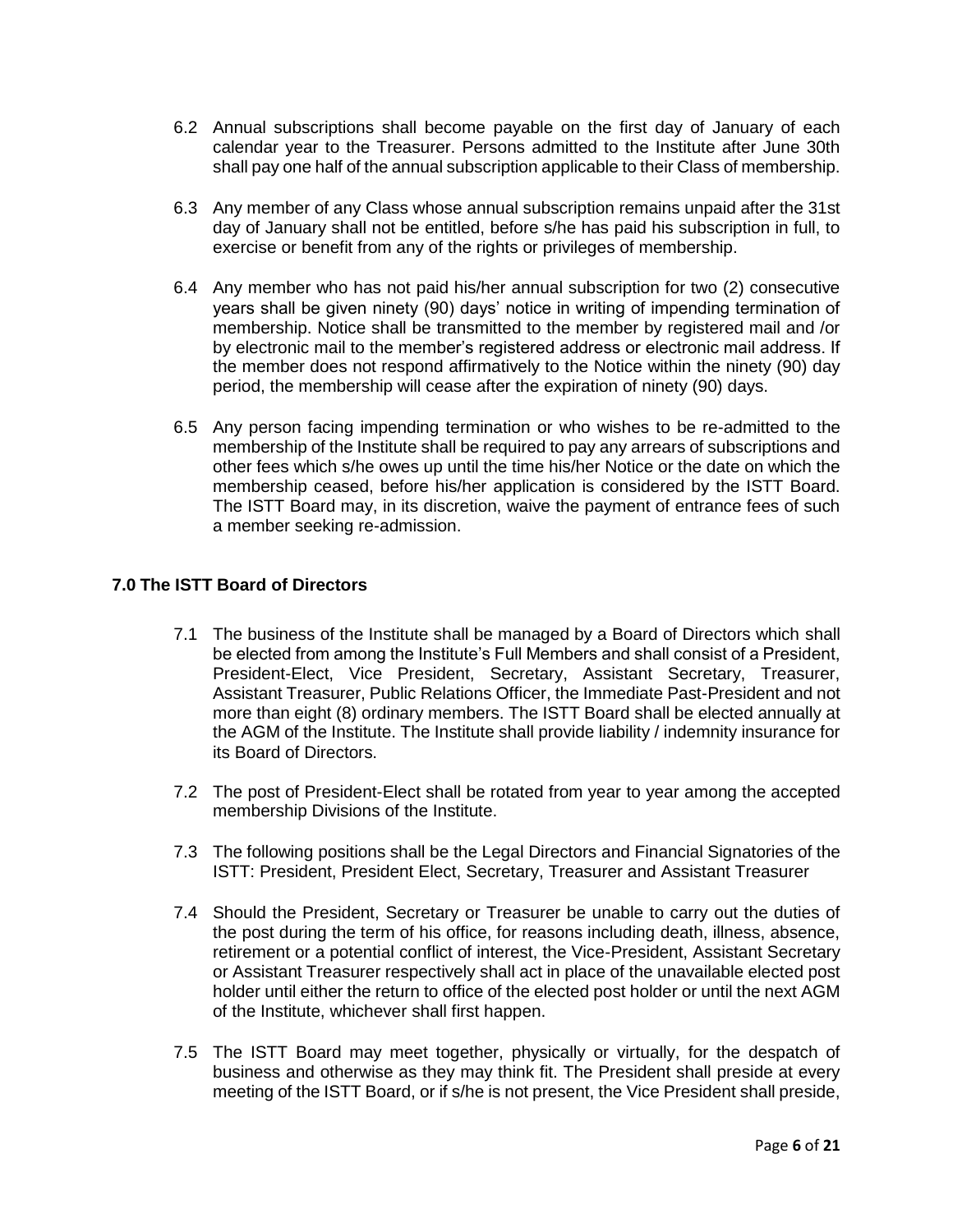and in the absence of the President and Vice-President, the members present shall choose one of their numbers to preside. Questions arising at any meeting of the ISTT Board shall be decided by a simple majority of votes. In the event of an equality of votes, the President or presiding member shall have a second casting vote.

- 7.6 All acts done at any meeting of the ISTT Board by any person acting as a member of such ISTT Board shall, notwithstanding that it be afterwards discovered that there was some defect in the election or selection of any such member of the ISTT Board or person acting as aforesaid, be as valid as if every such member of the ISTT Board had been duly elected or selected.
- 7.7 The ISTT Board may delegate any of its powers to any Sub-Committee consisting of such Full Members, Associate Members, Student Members or Honorary Life Members as the ISTT Board may think fit. Any Sub-Committee so formed shall, in the exercise of the powers so delegated conform to any regulations that may be imposed on it by the ISTT Board. Sub-Committees may in particular be appointed to represent and put forward the views of separate membership Divisions.
- 7.8 A Sub-Committee may elect a Chairman of its meetings who is a member of the ISTT Board; if no such Chairman is elected, or if at any meeting the Chairman is not present within ten minutes after the time appointed for holding the same, the members present may choose one of their members to be Chairman of the meeting.
- 7.9 A Sub-Committee may meet and adjourn as it thinks proper. Questions arising at any meeting shall be determined by a simple majority of votes of the members present and in case of an equality of votes the Chairman shall have a second casting vote.
- 7.10 The quorum necessary for the transaction of business by the ISTT Board shall be seven (7) which must include either the President, Vice-President or Secretary.
- 7.11 Meetings of the ISTT Board shall be summoned by the Secretary at the direction of the President, or at the written request of two members of the ISTT Board, providing due and sufficient notice of time, place and business to be transacted being sent to each member of the Board.
- 7.12 It shall be the duty of the Secretary to ensure that minutes of the meeting of the ISTT Board are taken.
- 7.13 If a member of the ISTT Board is subject to a disciplinary matter which has been referred to the Disciplinary Committee by the Initial Review Panel, s/he shall take a leave of absence from the ISTT Board until the matter is resolved.
- 7.14 If a member of the ISTT Board is absent from three (3) consecutive and duly convened meetings of the ISTT Board of Directors, without just cause communicated to the ISTT Board, the ISTT Board may vote by simple majority to have said member removed from the ISTT Board.
- 7.15 At each Annual General Meeting of the Institute, persons appointed to any Committee by the ISTT Board shall retire but shall be eligible for re-appointment.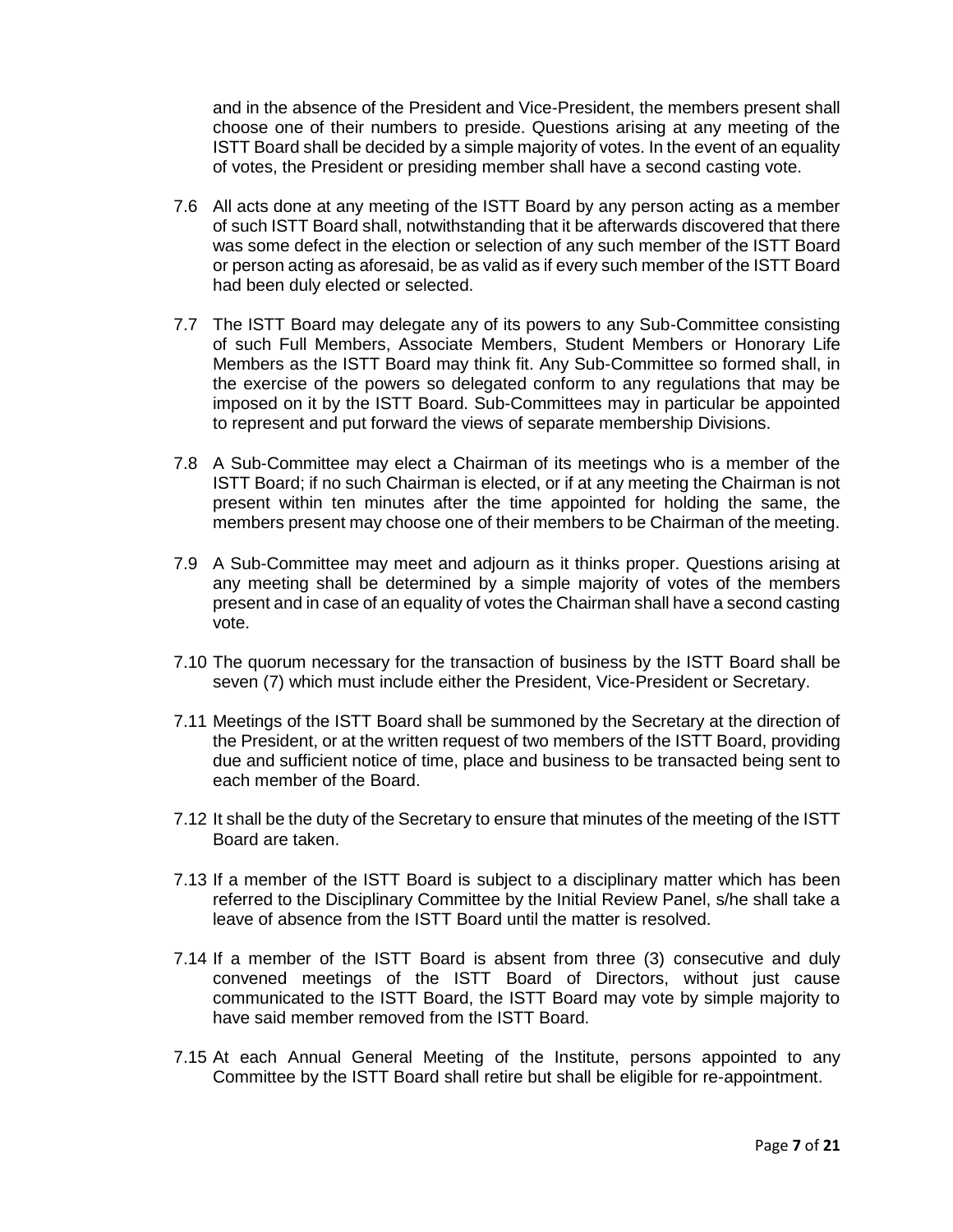7.16 A member of the Board shall not be personally liable for any act or default done or omitted in good faith in the course of carrying out the responsibilities and functions of, or exercising the power conferred upon the Board.

## **8.0 Meetings of the Institute**

- 8.1 General
	- 8.1.1 Meetings of the Institute shall be held on such dates and at such place or places in the Republic of Trinidad and Tobago or by electronic or virtual means as may be fixed by the ISTT Board.
	- 8.1.2 Notices convening any meeting of the Institute shall be given either personally or by being sent to the last known postal or electronic mail address of each member specifying the date, place or electronic link/access code and time of the meeting. Notices shall be sent at least seven (7) calendar days prior to the date of each such meeting: AGM notice periods shall be more than seven days as specified hereunder. Notice shall be deemed to have been given immediately it is posted in the ordinary way of business. The accidental omission to give notice of a meeting to, or the non-receipt of a notice by, any member shall not invalidate the proceedings of any meeting.
	- 8.1.3 No business shall be transacted at any meeting unless a quorum of members is present at the time appointed for the meeting to begin. Unless otherwise specified herein for significant meetings, a quorum shall be at least half of the members qualified and/or invited to attend the meeting.
	- 8.1.4 If within half an hour of the time appointed for the meeting a quorum is not present, the meeting shall stand adjourned until the same day in the following week at the same place or if such day shall be a Sunday or Public Holiday, then until the next succeeding Saturday and if at such adjourned meeting a quorum is still not present at the time appointed for the meeting, then the Full members present shall form a quorum; and in any other case the meeting shall be dissolved.
	- 8.1.5 The President shall preside at every meeting of the Institute or if s/he is not present, the Vice President, and in the absence of both of these officers, the Full members present shall choose one of their number who is also a member of the ISTT Board, to be the presiding member.
	- 8.1.6 Motions shall be determined by a simple majority of members present, unless a poll is demanded by any Full Member present.
	- 8.1.7 In the event of votes given on a show of hands being equally divided, and provided no poll is demanded as aforesaid, the President or presiding member shall have a second casting vote
	- 8.1.8 If a poll is duly demanded, it shall be taken of all members present and in such a manner as the President or presiding member directs and the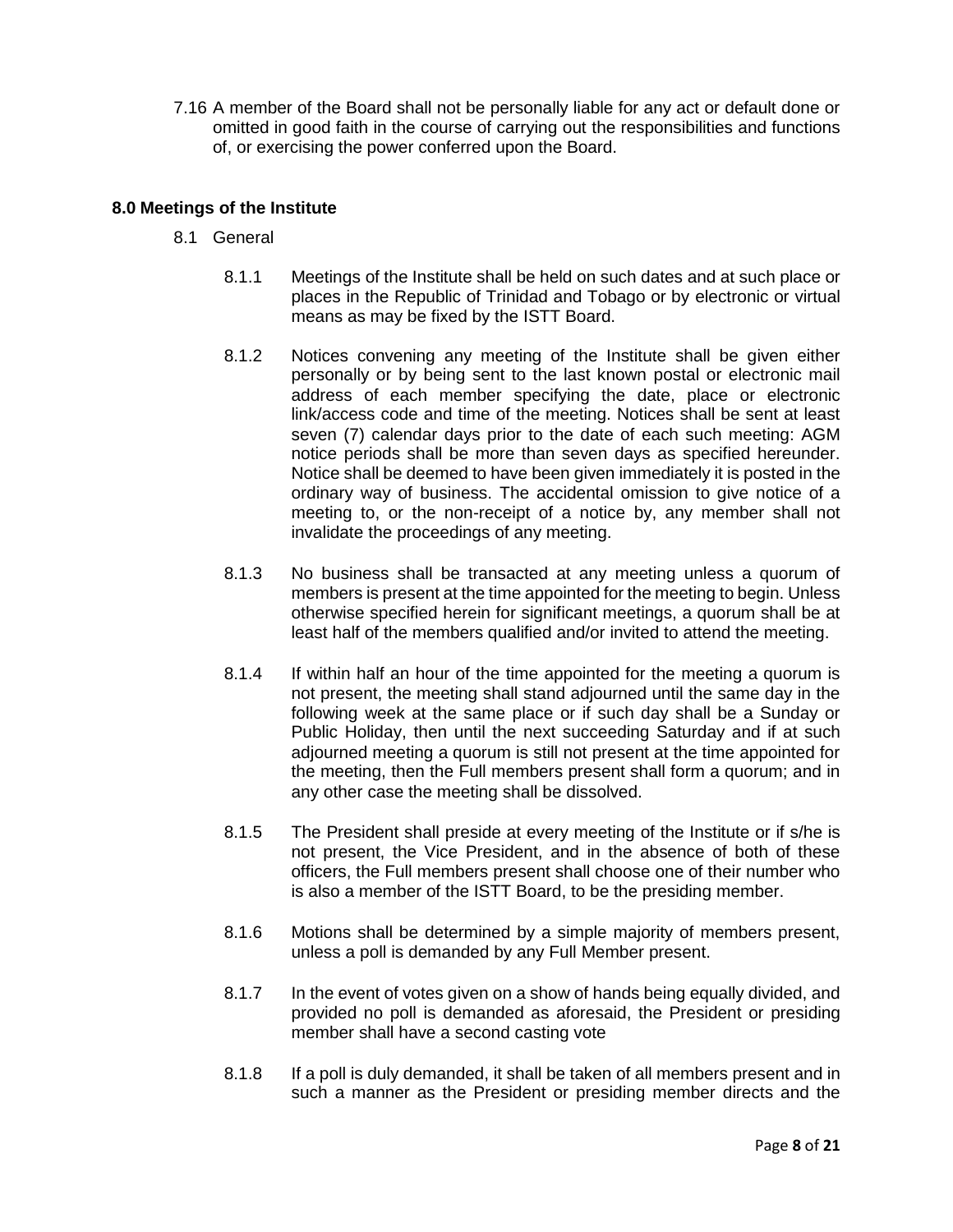results of the poll shall be deemed to be a resolution of the meeting at which the poll was demanded.

- 8.1.9 On a poll, every Full Member shall have one vote.
- 8.1.10 No member shall be entitled to vote at any meeting unless all moneys duly payable by him to the Institute have been paid.
- 8.2 AGM
	- 8.2.1 There shall be an AGM on such date in every calendar year as the ISTT Board may from time to time determine for the purpose of (a) receiving the report of the ISTT Board, (b) receiving the statement of accounts and (c) considering, if necessary, taking action with reference to any business or motion contained in the agenda, or although not contained in the agenda, which all of the members present may determine to entertain, not being inconsistent with these bylaws.
	- 8.2.2 In the case of the AGM, notice must be sent at least fourteen (14) calendar days prior to the AGM, and notice shall be deemed to have been given immediately as it is posted by either registered post or by electronic mail.
	- 8.2.3 The quorum for each AGM shall consist of one quarter of the number of Full members or thirty-five (35) Full members, whichever is the lesser, of the Institute entitled to vote thereat.
	- 8.2.4 At each AGM:

8.2.4.1 The ISTT Board shall present a written report of its proceedings since the last AGM, signed by the President and the Secretary. The ISTT Board shall also present a certified independent review of the accounts of the Institute covering the last financial year ending on the 31st December.

8.2.4.2 There shall be an election of an Independent Accountant to hold office until the next AGM and the AGM shall, at the same time, fix the remuneration payable to such Accountant.

8.2.4.3 The members of the outgoing ISTT Board shall retire from office as at the 31<sup>st</sup> of December next, but shall be eligible for re-election; with the exception of the President-Elect who shall take office as the President, and the President who shall take office as the Immediate Past-President. If the President-Elect, for any reason, cannot assume the role of President, a new President from the same Division shall be elected to the role of President by the membership at the AGM. The newly elected ISTT Board shall assume office as at January  $1<sup>st</sup>$  of the next calendar year.

8.2.4.4 There shall an election of an ISTT Board from among the Institute's Full Members for the posts of - Vice President, Secretary, Assistant Secretary, Treasurer, Assistant Treasurer, Public Relations Officer and not more than eight (8) ordinary members.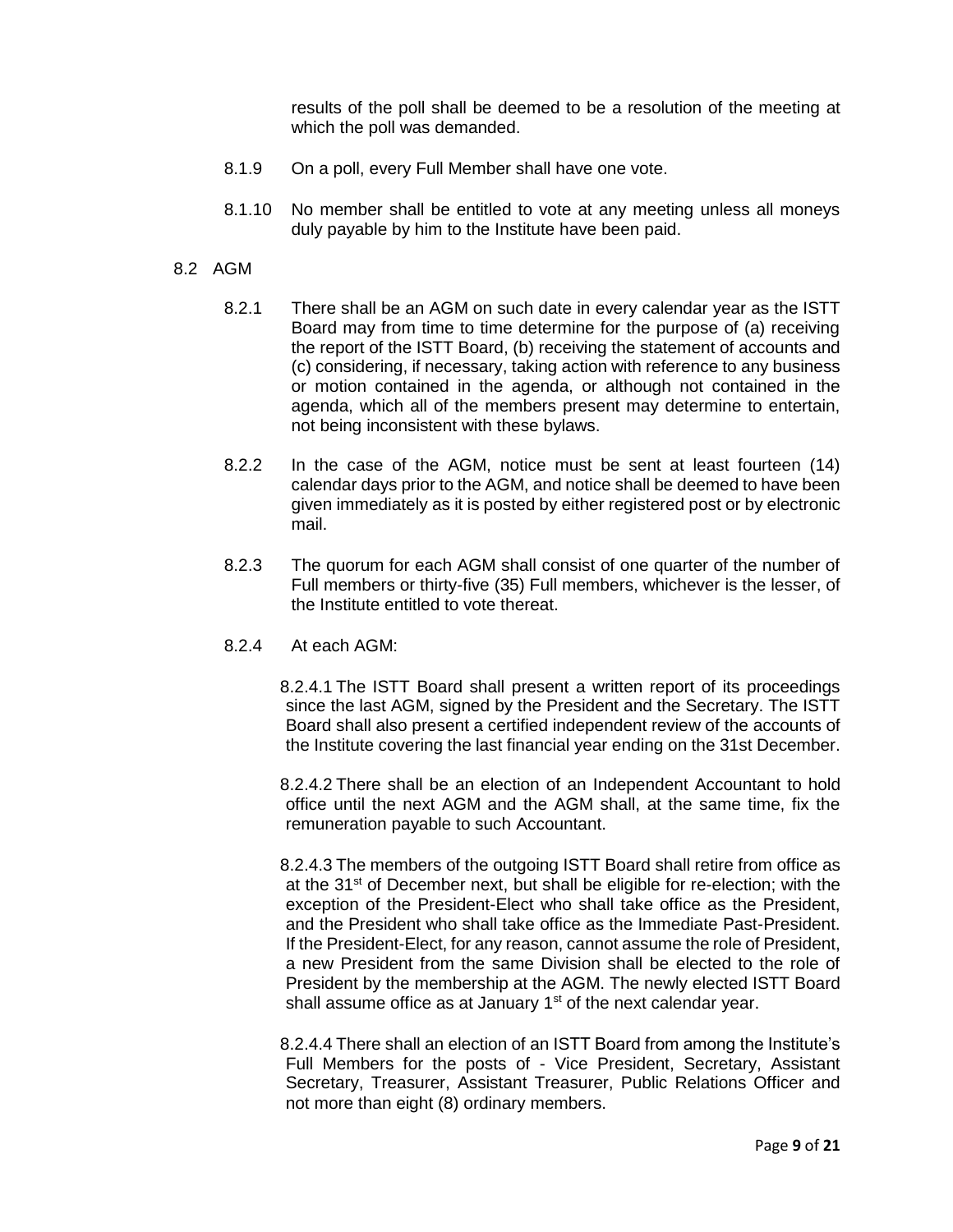8.2.4.5 Persons appointed to any Sub-Committee by the ISTT Board shall retire but shall be eligible for re-appointment.

8.2.4.6 The Institute may, by simple majority at an AGM, remove any member of the ISTT Board and may, by simple majority, appoint another person in his stead. The person so appointed shall retire at the next AGM following his appointment.

### 8.3 EGM

- 8.3.1 An EGM shall be convened by the Secretary (a) whenever he may be instructed by the ISTT Board so to do; OR (b) on the requisition in writing of twenty-five (25) Full Members.
- 8.3.2 Notice must be sent at least fourteen (14) calendar days prior to the EGM, and notice shall be deemed to have been given immediately it is posted in the ordinary way of business. The Notice shall state the objectives of the meeting and no other business shall be entertained.
- 8.3.3 The quorum for EGM shall consist of one quarter of the number of Full members or thirty-five (35) Full members, whichever is the lesser, of the Institute entitled to vote thereat.
- 8.3.4 The Institute may, by simple majority at an EGM, remove any member of the ISTT Board and may, by simple majority, appoint another person in his stead. The person so appointed shall retire at the next AGM following his appointment.

#### 8.4 ISTT Board

- 8.4.1 The ISTT Board shall meet at least once every quarter-year.
- 8.4.2 Meetings of the ISTT Board shall be summoned by the Secretary at the direction of the President, or upon receipt of a written request of two members of the ISTT Board. In each instance, the Secretary shall provide at least seven (7) days' notice of date, time, place and business to be transacted; such notice to be sent electronically or otherwise to each member of the ISTT Board.
- 8.4.3 The quorum necessary for the transaction of business by the ISTT Board shall be seven (7) which must include two of the following officers  $-$ President; Vice-President; Secretary.

#### **9.0 Minutes**

9.1 It shall be the duty of the Secretary to ensure that minutes are recorded and kept for each AGM, EGM and ISTT Board meeting, or any other meeting of the Institute at which the Secretary is required to be present.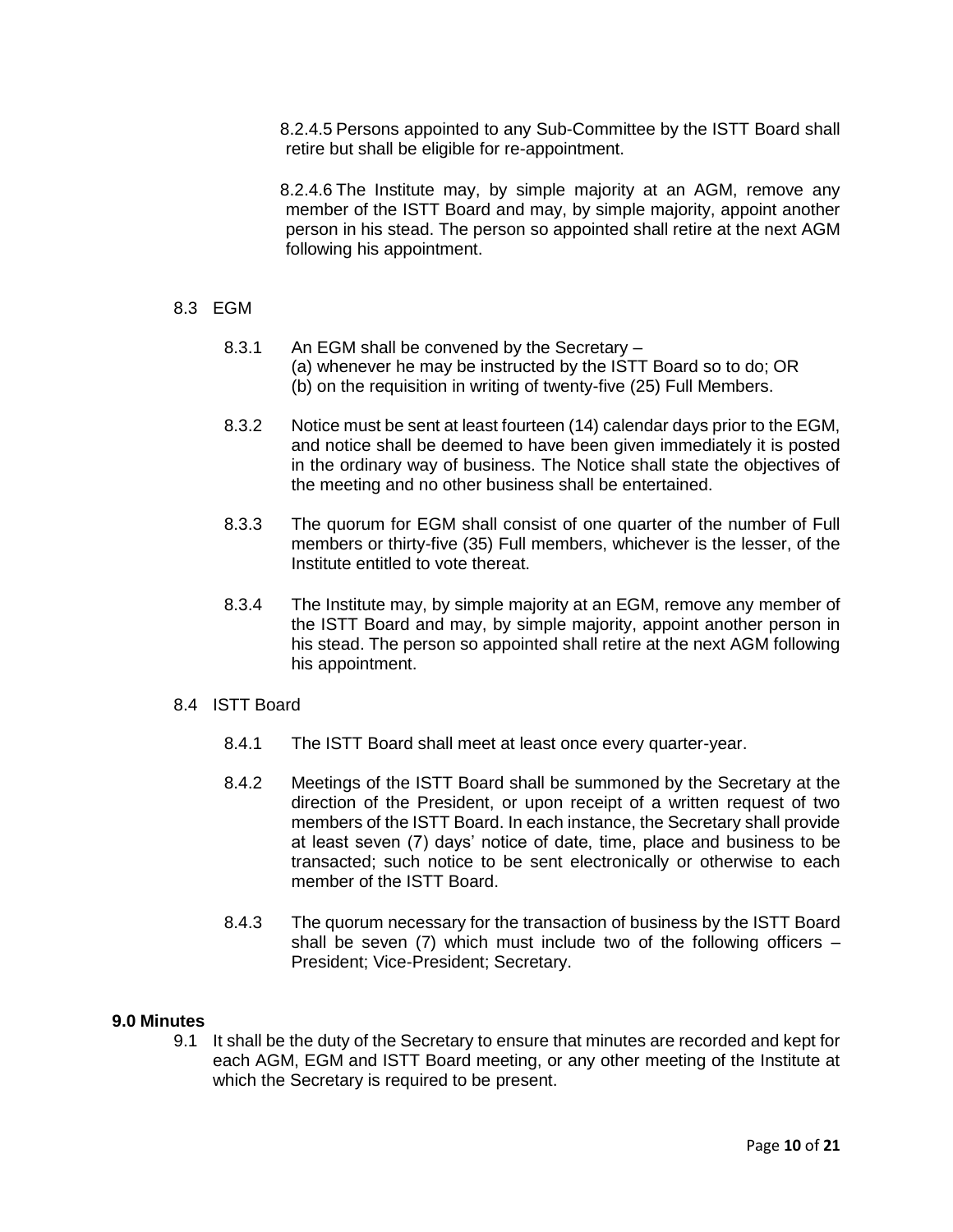- 9.2 It shall be the duty of a Chairman or Presiding member to ensure that minutes are recorded and kept for each meeting of the Institute at which the Secretary is not present; and to ensure that the Secretary subsequently receives the said minutes.
- 9.3 Minutes should include a list of members present and the start and end time of the meeting.
- 9.4 All minutes of the proceedings of the Institute, including the ISTT Board, shall be open for the inspection of any member at all convenient times providing three (3) business days' notice in writing to the Secretary.

## **10.0 Accounts and Assets of the Institute**

- 10.1 The ISTT Board may accept any bequest, gift or donation towards, or to accumulate and provide a fund or an endowment and to invest the same and apply the income arising therefrom, or to resort to the capital thereof, for and of the objectives of the Institute;
- 10.2 The Institute may acquire by purchase, lease, or otherwise, lands and buildings and all other property, real or personal which the Institute for the purpose thereof, may from time to time think proper to acquire, and which may lawfully be held by them, and to re-sell, under-lease, sublet, surrender, turn to account, or dispose of, such property or any part thereof, and to erect upon any such land any building for the purpose of the Institute and to alter or add any building erected upon any such land, and to provide rooms and facilities for the use of the members and for holding and conducting meeting and other like matters;
- 10.3 The ISTT Board may permit any of the buildings of the Institute for the time being under its control to be used, either gratuitously or on such terms and conditions as the ISTT Board may think fit, for public and other meetings, lectures, evening or other classes, discussions, entertainment, or for any other purpose that the Institute deem useful;
- 10.4 The Institute may buy or otherwise obtain furniture, books, papers, apparatus and other things for or which may be of use at or in connection with the Institute or its property;
- 10.5 The ISTT Board may employ servants for the purpose of the Institute and the benefit of its members in connection with the Institute's property and to pay such servants reasonable wages or salaries;
- 10.6 The Institute may borrow or raise money upon all or any of the property of the Institute or without any such security and upon such terms as the Institute shall think fit, upon agreement from the general membership at an AGM or EGM;
- 10.7 The ISTT Board may invest the money of the Institute, not immediately required, in such manner as the Institute shall determine at an AGM or EGM;
- 10.8 An account in the name of the Institute shall be opened at such Bank or Banks as may be elected by the ISTT Board. All contributions, donations, and other moneys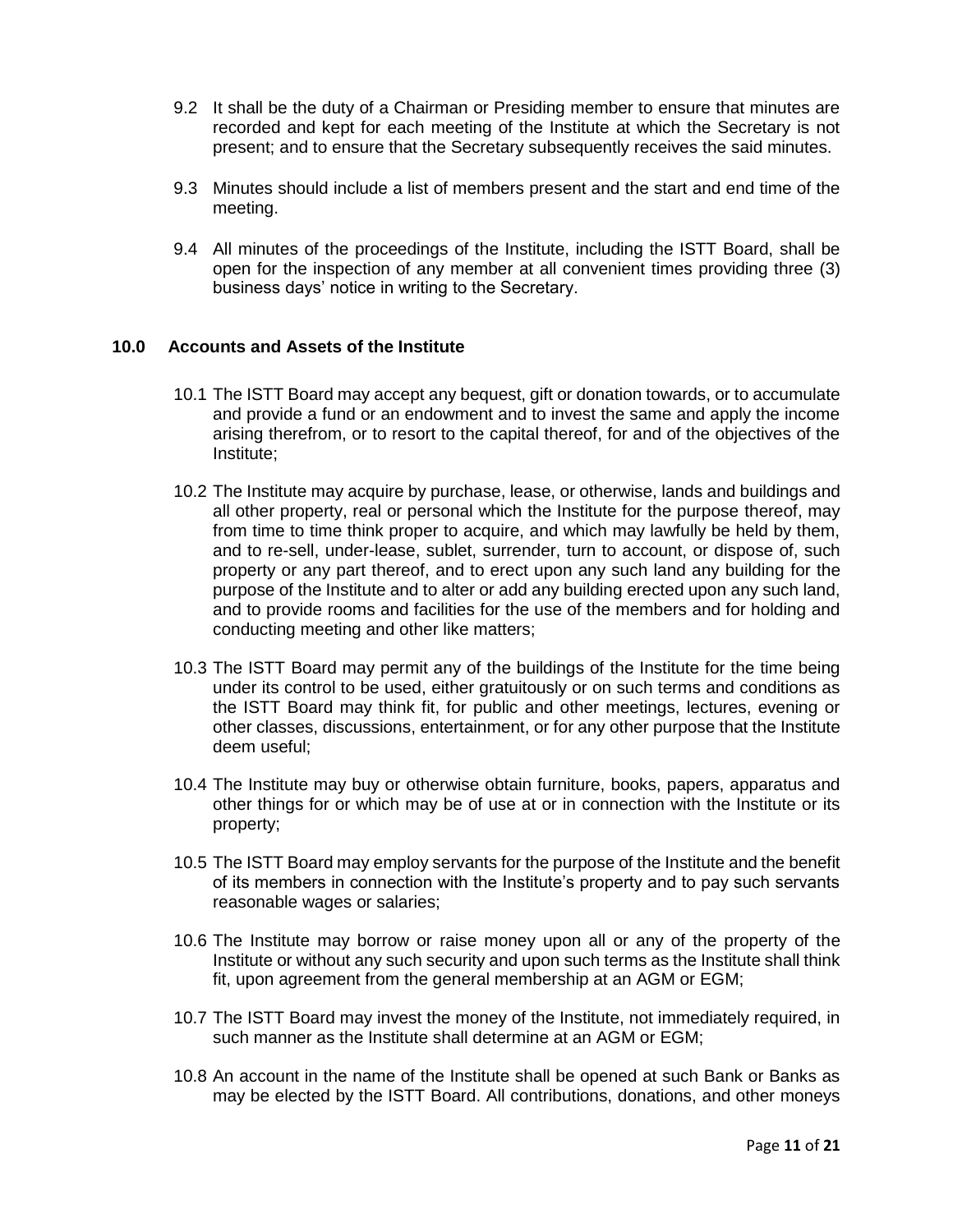of the Institute shall be paid to the Treasurer who shall retain thereout in his hands a sum to be determined by the ISTT Board to meet current disbursements and shall deposit forthwith any sums over and above this amount to the credit of the Institute's account at such Bank or Banks, and all cheques shall be signed by two authorised signatories of the ISTT Board.

- 10.9 The books of account shall be kept at the registered office of the Institute or at such other places as the ISTT Board think fit and shall always be open for inspection of the ISTT Board. These accounts shall also be accessible to Full Members upon the provision of three working days' notice in writing to the Secretary.
- 10.10 Once at least in every year the accounts of the Institute shall be examined and the correctness of the Balance Sheet ascertained by one or more qualified Accountant or Accountants appointed by the Institute.
- 10.11 Every Accountant of the Institute shall have a right of access at all times to the books and accounts of the Institute and shall be entitled to require from the ISTT Board and officers of the Institute, such information and explanation as may be necessary for the performance of the duties of the Accountants, and the Accountants shall sign a certificate at the foot of the Balance Sheet stating whether or not all their requirements as Accountants have been complied with; and shall make a report to the members on the accounts examined by them and on every balance sheet laid before the Institute in the Annual General Meeting during their tenure of office; and in every such report shall state whether in their opinion the balance sheet referred to in the report is properly drawn up so as to exhibit a true and correct view of the financial state of the Institute; and such report shall be read before the Institute in Annual General Meeting.

### **11.0 Code of Ethics**

The Institute recognises the following principles as being the core of its objectives stated herein and requires all members to abide by this code.

- 11.1 *Integrity* Members are required to act with honesty and fairness in all their undertakings, particularly in regard to their professional dealings. To achieve this a member must:
	- 11.1.1 Be honest and straightforward with clients and all stakeholders.
	- 11.1.2 Pay regard to the duty of care owed to the parties involved and specifically to the client.
	- 11.1.3 Not accept gifts, donations or rewards that are apart from or in addition to or are significantly less than the agreed or standard remuneration or professional fees for the services rendered, which may suggest or give rise to an improper obligation.
	- 11.1.4 Not certify work that was not done under the member's direct supervision or subject to a thorough review by the member.
- 11.2 *Transparency* members must conduct all professional dealings with openness and sincerity and ensure that: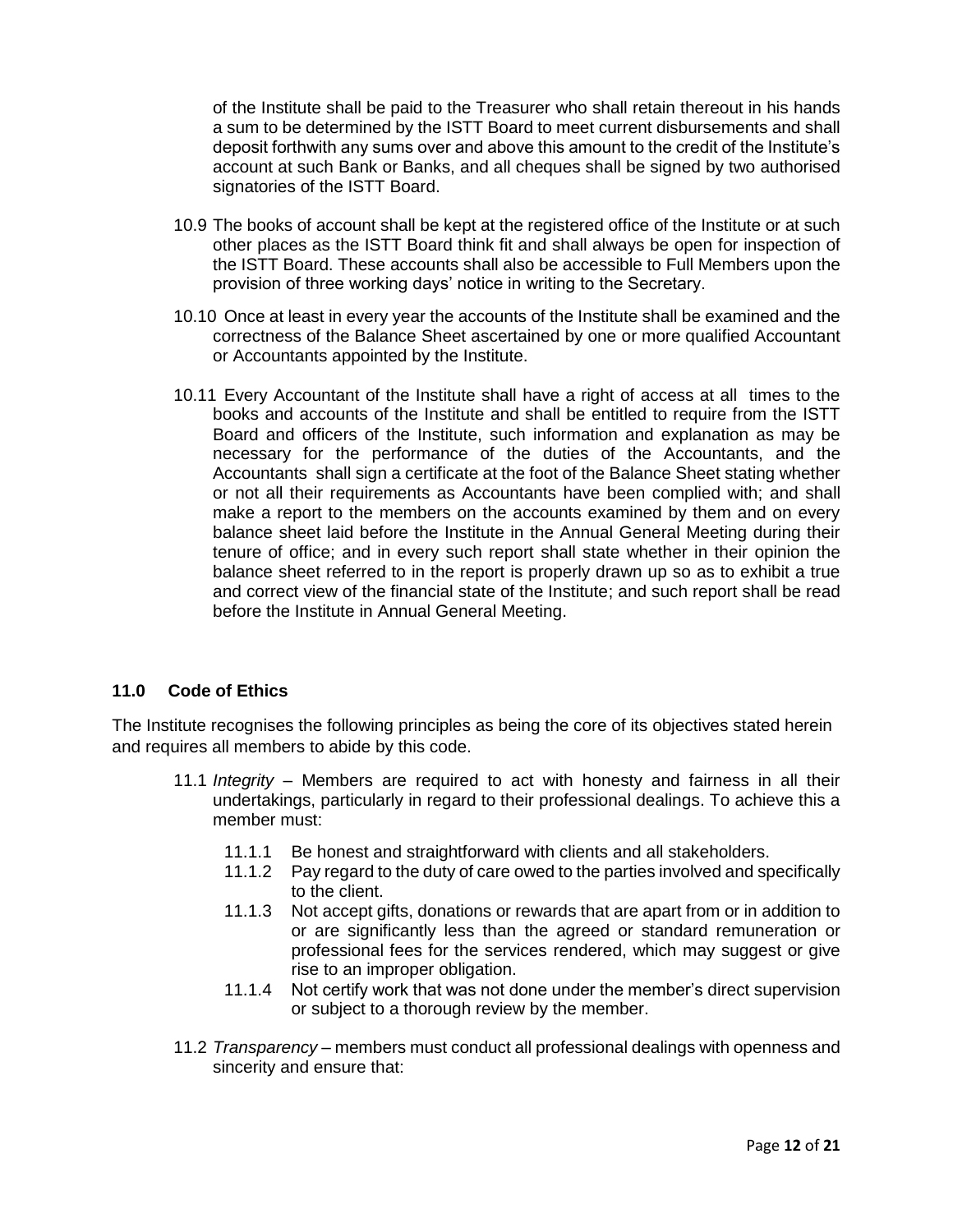- 11.2.1 They are accessible to the client and all stakeholders at reasonable business hours. A member must not evade clients or deliberately ignore requests for contact or dialogue.
- 11.2.2 Pertinent information is not concealed or withheld from the client, which the client shall be made aware of.
- 11.2.3 The client or other stakeholder is not mislead or misinformed as to terms of service. To this end, a member shall enter into written terms of engagement with the client so that both parties are aware of what is expected of each other.
- 11.2.4 Advice provided must be presented in plain language that the client or stakeholder can understand. In the event that the advice or service provided is highly technical in nature, the member shall avail himself/herself to the client to provide clarification.
- 11.2.5 Any possible conflicts of interest must be declared to all parties involved. Where this potential conflict can be seen to introduce bias or any form of undue influence, the member shall decline the instructions received.
- 11.2.6 If the client and all other stakeholders agree to the member undertaking the assignment after disclosing a potential conflict of interest, this must be agreed to in writing by the client and stakeholders. A written declaration shall be made by the member and issued to the client indicating that the assignment was undertaken with the highest level of professional competence and without bias or prejudice.
- 11.3 *Accountability* A member must take full responsibility for the assignment undertaken and:
	- 11.3.1 Not seek to blame others if difficulties occur.
	- 11.3.2 Take steps to remedy any errors or omissions made in the assignment.
	- 11.3.3 A member shall keep correspondences and all relevant information on file, so that s/he will be sufficiently prepared for an audit of the service provided or to defend the findings of the assignment, for at least six (6) years from the date the service was completed.
- 11.4 *Confidentiality* A member is expected to keep in private any information personal to the client, the client's agent, property or other information that would be deemed as proprietary or confidential. A member must not disclose such information without prior written permission from the client or any information that is not relevant to the instructions given.
- 11.5 *Competence* A member must act with skill, care and diligence, and:
	- 11.5.1 Only provide services to which the member has the relevant qualifications and experience.
	- 11.5.2 Rely on evidence that is relevant, valid and objective to undertake any assignment.
	- 11.5.3 Ensure that all employees and assistants have the necessary skills and training to carry out the duties assigned to them.
	- 11.5.4 Provide professional leadership and oversight to junior colleagues and other subordinates.
	- 11.5.5 Seek regular professional development and training on modern methods, technologies, equipment and standards that affect the member's practice. This training can be in the form of in-person or virtual workshops, seminars, conferences or classes held by a tertiary institution or an Expert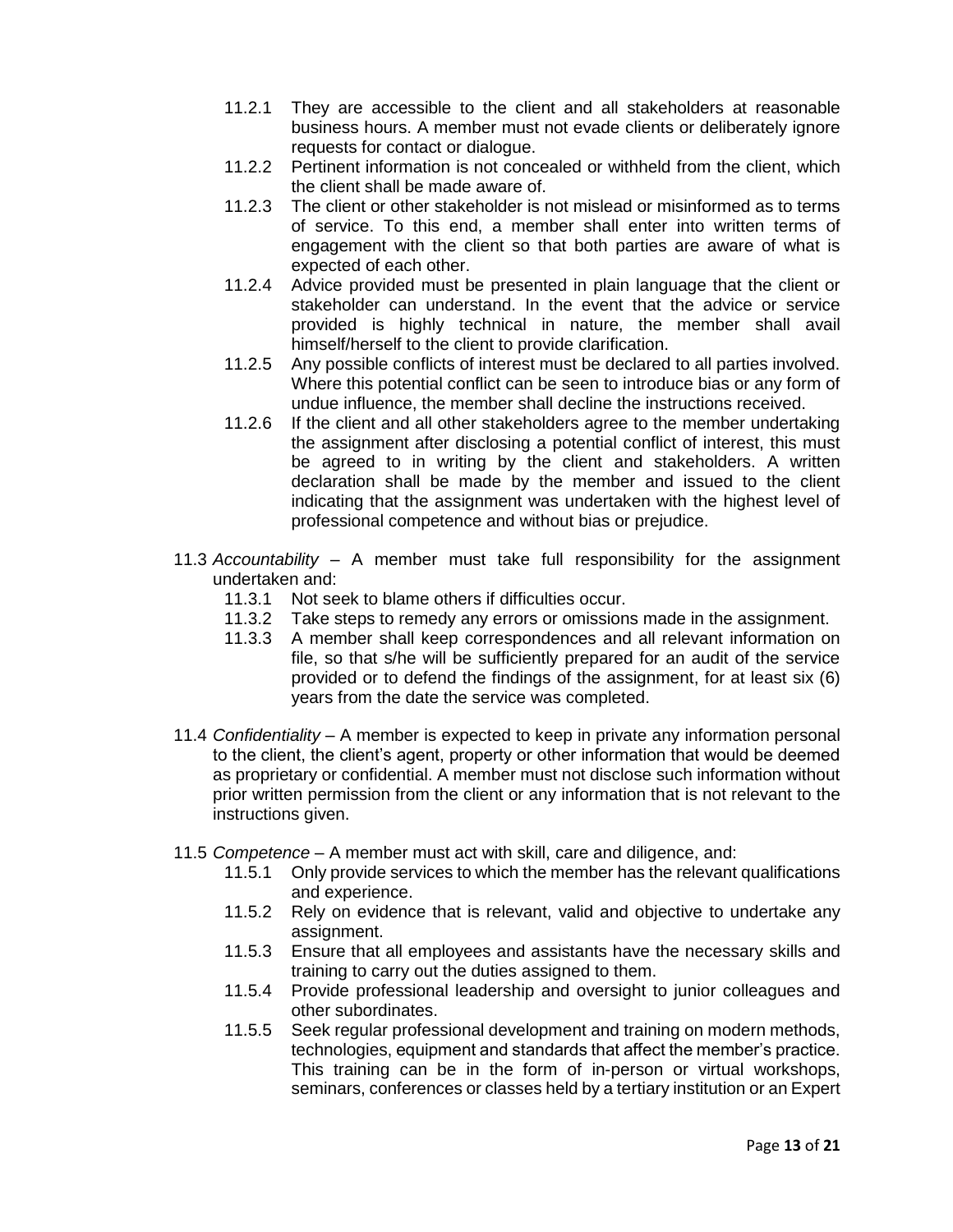or a Professional Body acceptable to the Institute in which the learning outcomes are relevant to the practice of surveying.

- 11.5.6 A Full member shall undertake no fewer than 20 hours, and an Associate member shall undertake no fewer than ten (10) hours, of professional development each year and shall provide an account of same on the prescribed form by the 30<sup>th</sup> day of December in each calendar year to the Institute.
- 11.6 *Objectivity* A member must be impartial in all professional undertakings and avoid situations that will potentially bring about personal biases.
	- 11.6.1 The member must consider all material facts that relate to the terms of reference for the assignment.
	- 11.6.2 If a member is of the view that his/her objectivity in the assignment has been compromised, the member shall recuse himself/herself from the assignment.
- 11.7 *Respect* Members shall be polite, courteous and considerate to everyone, and particularly clients and stakeholders involved in an assignment. A member must:
	- 11.7.1 Acknowledge the client and the contractual relationship that was established.
	- 11.7.2 Not discriminate against anyone on any basis, including but not limited to race, colour, religion (creed), gender, gender expression, age, national origin (ancestry), disability, marital status, sexual orientation, military status or political affiliation.
	- 11.7.3 Be genuine in responding to client concerns and complaints and avoid flared tempers, sarcastic remarks and offensive language and tones
	- 11.7.4 Members shall have respect for fellow professionals in that they must not slander him\her.
- 11.8 *Trust* Members must act in a manner that will promote himself/herself, any organisation to which the member is affiliated and the surveying profession in a positive way. A member must therefore:
	- 11.8.1 Uphold the responsibility to promote the reputation of the Institute and by extension, the profession.
	- 11.8.2 Provide a professional service for a professional fee.
	- 11.8.3 Recognise that his/her conduct and practice bears upon the maintenance of public trust and confidence in the profession and the Institute.
	- 11.8.4 Not advertise his/her services in a manner derogatory to the dignity or reputation of the Institute or the surveying profession
- 11.9 *Obedience to the law* Members must abide by the laws of the country within which the member resides or practices. Members must also observe the legal requirements applicable to the discipline within the jurisdiction and any applicable international laws.
- 11.10 *Reflection* Members must regularly reflect on this code of ethics to ensure compliance. A member must also continually evaluate the professional service(s) that s/he provides to ensure that the service is consistent with evolving ethical standards or any changes to this code of ethics that are published by the Institute.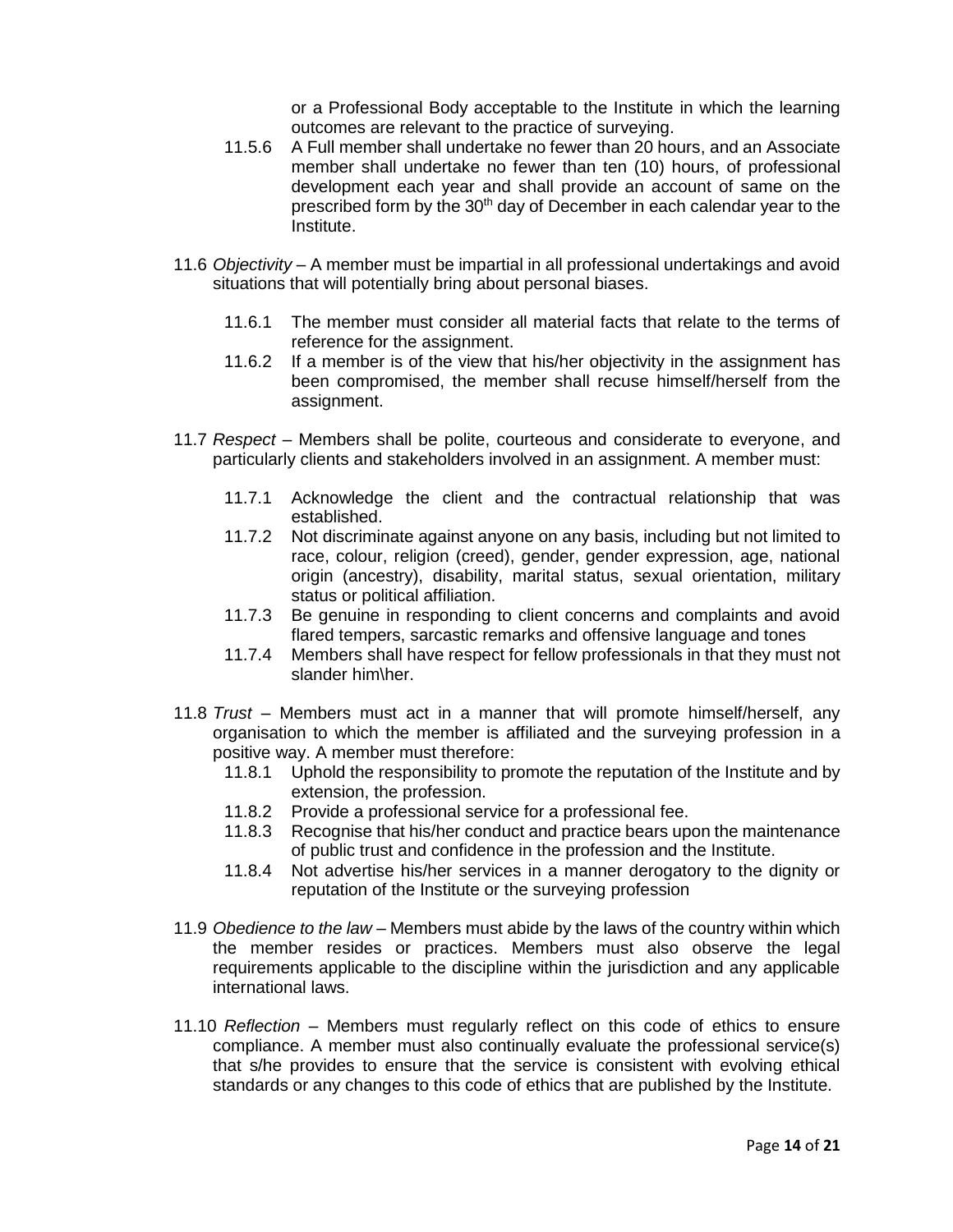- 11.11 This code of ethics does not replace or repeal any code of conduct stipulated in any Act of Parliament, particularly those that stipulate a more onerous obligation on the part of the member.
- 11.12 All members agree to be bound by the Institute's Code of Ethics, both at the initial registration and then annually, on renewal, where they are reminded of the Code and asked to re-state their commitment.
- 11.13 Land Surveying members of the Institute who are also registered with the Land Survey Board are also bound by the code of conduct stipulated in the Act.

# **12.0 Disciplinary Committee**

The ISTT as a professional body is entitled, obligated and within its rights to ensure that its members uphold and maintain professional conduct and the Code of Ethics stated herein and, as a point of principle, treats complaints against its members with the utmost importance.

- 12.1 The disciplinary procedure stated herein is underpinned by the Principles of Natural Justice which include the following:
	- 12.1.1 The right to a fair hearing
	- 12.1.2 The right of reply
	- 12.1.3 No bias or conflicts of interest
- 12.2 The ISTT Board shall appoint a Disciplinary Committee to receive and adjudicate on complaints related to members of the ISTT. This committee shall be appointed for a period of three (3) years. The Disciplinary Committee shall consist of 5 members including: one Valuation Surveyor; one Quantity Surveyor; one Land Surveyor; one person who is not a surveyor; and one member who is an attorney at law. The Disciplinary committee shall elect a chairman from one of the three surveying members.
- 12.3 Meetings of the Disciplinary committee will require a minimum of three (3) of its members, including the Chairman to form a quorum.
- 12.4 The non-surveying member is to be drawn from the regulatory/disciplinary bodies of other professional Institutes and will have experience in dealing with breaches of the code of conduct in his/her own professional discipline.
- 12.5 In the event of illness, absence, retirement or a potential conflict of interest with any member of the Disciplinary Committee or if any member of the Disciplinary Committee may be temporarily or permanently unable to function for any reason, the affected member shall send written notification, by electronic mail or otherwise, to the Chairman of the Disciplinary Committee indicating his circumstances. The Chairman of the Disciplinary Committee shall then forward the written notification, under his hand, or in the event of the death of a member of the Disciplinary Committee shall write, by electronic mail or otherwise, to the Secretary or Assistant Secretary of ISTT Board. The ISTT Board shall appoint a replacement member,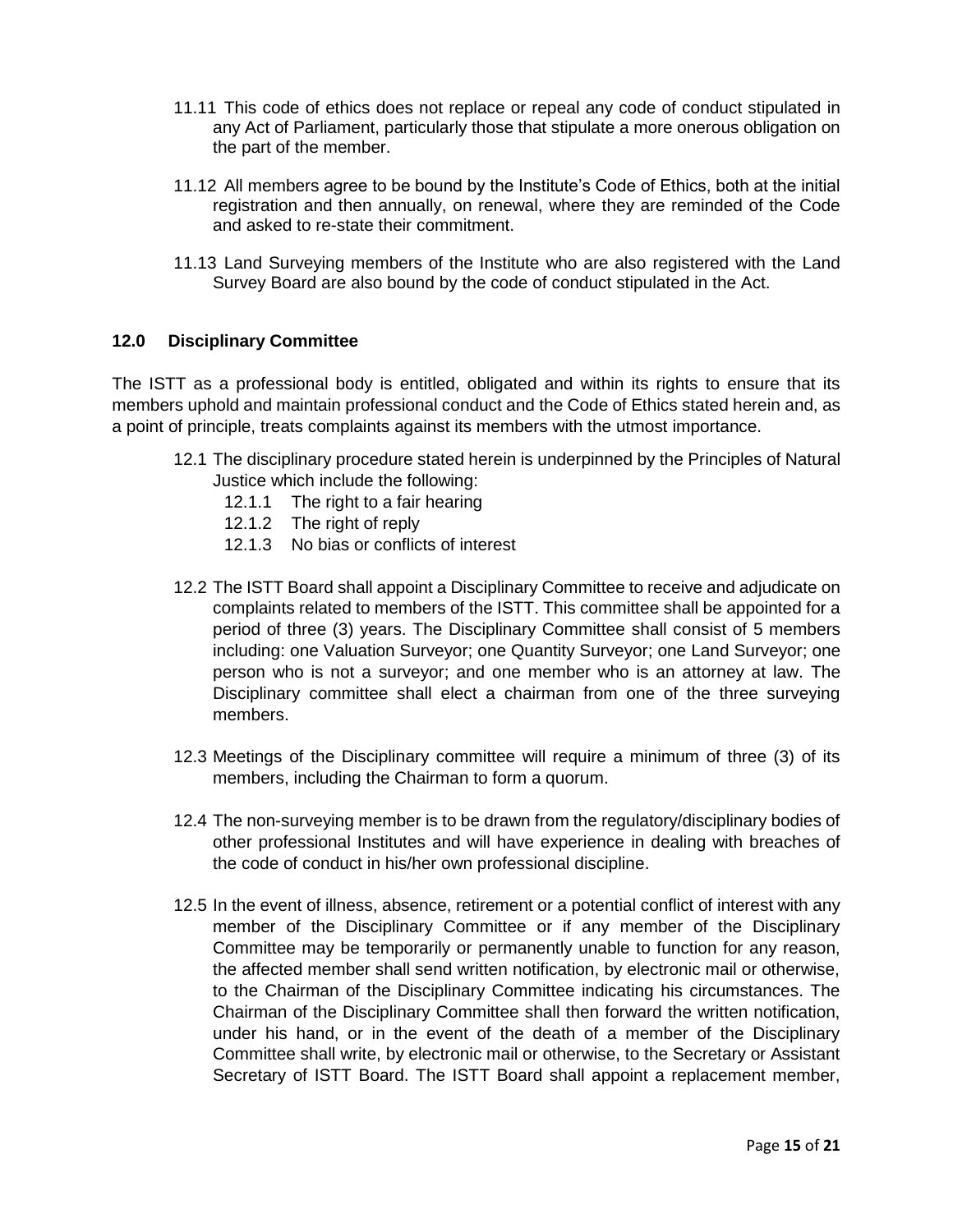temporarily or permanently, within thirty (30) days of the receipt of the correspondence from the Chairman of the Disciplinary Committee.

## **13.0 Disciplinary Procedure**

- 13.1 Any complaint about the conduct of a member should be made in writing, addressed to the Chairperson of the Disciplinary Committee and submitted to the registered office or electronic mail address of the Institute. The written complaint should set out the details of the alleged breach of the Code of Ethics on the prescribed form and shall include any supporting documentary evidence. The prescribed form shall be signed by the complainant and shall be witnessed by a Commissioner of Affidavits.
- 13.2 When a complaint is received, the Office Administrator shall forward the completed prescribed form and supporting documents to the Chairman of the Disciplinary Committee for review.
- 13.3 The Chairman of the Disciplinary Committee shall convene the Initial Review Panel within five (5) business days from the receipt of the complaint at the registered office or by electronic mail. The Initial Review Panel shall consist of the Chairperson of the Disciplinary Committee, the President of the Institute and the Secretary of the Institute. The role of this Initial Review Panel is to determine whether the complaint is admissible according to the following criteria:
	- 13.3.1 The person named in the complaint is a current member of the Institute
	- 13.3.2 The complaint is witnessed by a Commissioner of Affidavits
	- 13.3.3 The complaint relates to a breach of one or more principles of the Code of Ethics.
- 13.4 If the complaint received is against any office holder of the Initial Review Panel or any surveying member of the Disciplinary Committee, then the member against whom the complaint is made shall be replaced by the ISTT Board within two (2) business days by another member until the outcome of the complaint has been decided. In such a circumstance, the Chairman of the Disciplinary Committee or an Alternate Chairman of the Disciplinary Committee, if necessary, shall ensure that the complaint is not reviewed or processed until the affected member has been replaced, as follows:
	- 13.4.1 The Vice-President replaces the President, if necessary; or
	- 13.4.2 The Assistant Secretary replaces the Secretary, if necessary; or
	- 13.4.3 A surveying member on the Disciplinary Committee is replaced by another surveyor of the same Division who shall be recommended by the ISTT Board, if necessary; or
	- 13.4.4 The ISTT Board recommends a replacement in any other circumstance.
- 13.5 If the Initial Review Panel determines that the complaint is admissible according to the established criteria, a copy of the complaint and any supporting documentation (the complaint bundle) shall be admissible to the Disciplinary Committee by completing the official portion of the complaint on the prescribed form. The Initial Review Panel shall not give an opinion on whether or not there is a case to answer.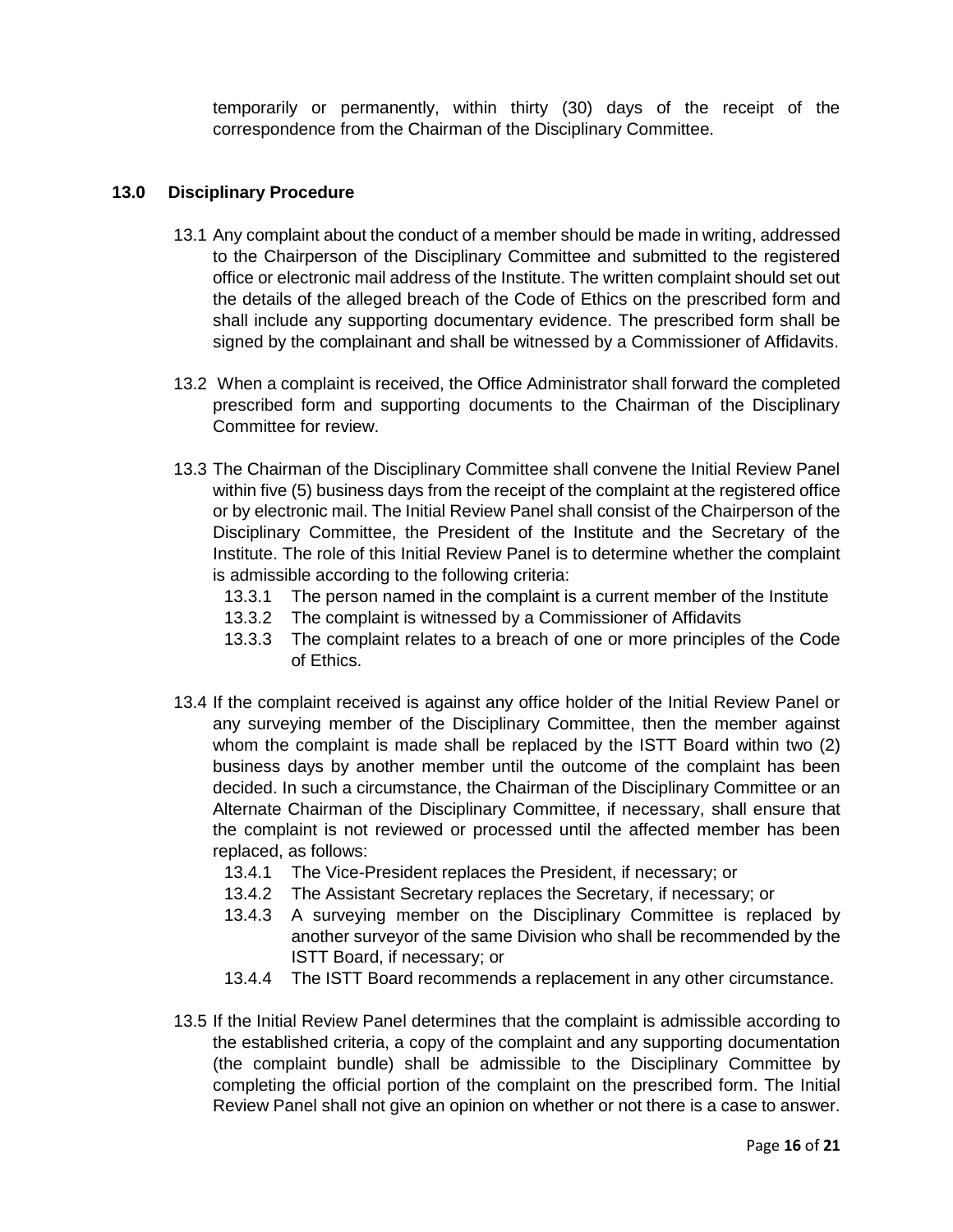- 13.6 If the Initial Review Panel determines that the complaint is NOT admissible according to the established criteria, or if the person against whom the complaint is made is not, or is no longer a member of the Institute at the time of the breach of the Code of Ethics, the matter shall not proceed any further.
- 13.7 After the deliberation of the Initial Review Panel is completed, the Chairman of the Disciplinary Committee shall respond to the complainant in writing within ten (10) business days from the receipt of the complaint at the registered office or by electronic mail, using the prescribed acknowledgement letter and giving any reasons for the refusal of the hearing of the complaint. The date of the acknowledgement letter (the acknowledgement date) shall be used as a timeline for further responses.
- 13.8 If the complaint is deemed admissible to the Disciplinary Committee, the Chairman of the Disciplinary Committee shall ensure that under his hand and within five (5) business days of the acknowledgement date:
	- 13.8.1 Each member of the Disciplinary Committee receives a copy of the complaint bundle; and
	- 13.8.2 Written notification is provided to the member against whom the complaint was made. The notification shall be sent electronically or otherwise and shall include the complaint bundle as well as a covering notification page stating the date of receipt of the complaint, the subject of the complaint, the name of the complainant and a date by which, not to exceed thirty (30) calendar days from the acknowledgement date, to submit written comments electronically or otherwise; and
	- 13.8.3 The President and Secretary of the Institute shall receive a copy of the covering notification page only.
- 13.9 The Chairman of the Disciplinary Committee shall convene the Disciplinary Committee within seven (7) calendar days of the receipt of the member's response and shall send a copy of the response to each member of the Committee, electronically or otherwise, for independent consideration. If the member does not respond within the stipulated time frame, then the Disciplinary Committee will proceed with the case and reach a decision based on the evidence at hand.
- 13.10 At the convened Disciplinary Committee meeting the complaint bundle and response shall be discussed and, based on the facts or evidence presented, the Disciplinary Committee may agree on one of the following options and notify the Secretary of the ISTT in writing:
	- 13.10.1 There is no case to be answered and the file can be closed; or
	- 13.10.2 There appears to be a case to answer but additional information or evidence is required before a decision can be made; or
	- 13.10.3 There is a case to answer and a formal hearing should be held; or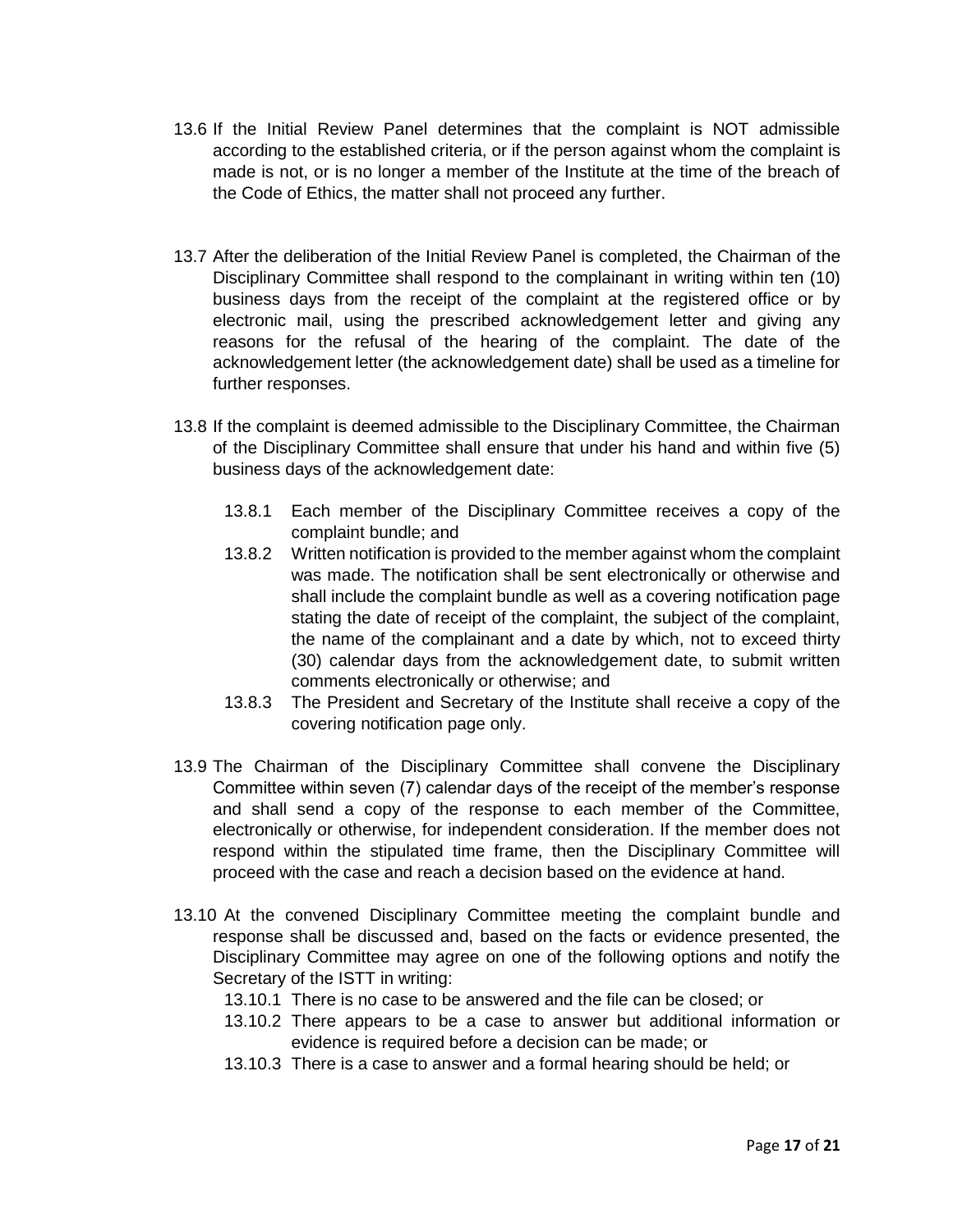- 13.10.4 If it is discovered that the complaint is the subject of court proceedings or before the Land Survey Board, the Disciplinary Committee would await the outcome of the proceedings before pursuing the matter further; or
- 13.10.5 If it is discovered that the complaint was received after the period stipulated by the Limitation Act has passed, the matter will not be pursued; or
- 13.10.6 The Disciplinary Committee may make a recommendation for another course of action in a unique circumstance.
- 13.11 If the Disciplinary Committee decides that there is a case to answer, it shall set a venue and date, no later than sixty (60) calendar days from the acknowledgement date, for a formal hearing and direct the Secretary of the Institute to inform the member in writing. The member shall be given at least twenty-one (21) calendar days' notice in writing by registered mail or electronic mail. The formal hearing may be conducted virtually.
- 13.12 The Secretary of the Institute shall also inform the complainant of the scheduled hearing and invite the complainant to attend the hearing to present his/her case.
- 13.13 The Disciplinary Committee may ask the complainant, the member, or any other interested party for further information or clarification of any of the points of evidence prior to the hearing.
- 13.14 The member may attend the hearing in person or submit evidence in writing. If the member chooses not to attend, then the Disciplinary Committee shall consider the written evidence and reach a decision on that basis. If the member attends, he or she shall be invited to present his/her response to the complaint or allegations. The Disciplinary Committee may ask questions and shall then consider its decision in private.
- 13.15 The Secretary of the Institute shall attend the hearing to take a record of the proceedings and advise on procedural matters, but does not take part in the decision-making.
- 13.16 The Chairman of the Disciplinary Committee may adjourn the meeting if the Committee decides that additional information or clarification of a particular point is required, and reconvene it at a later date.
- 13.17 The Disciplinary Committee shall decide on the matter, by simple majority. In the event of an equality of votes, the Chairman shall have a second casting vote.
- 13.18 The Chairman of the Disciplinary Committee shall prepare and sign a formal minute of the meeting, recording the decision taken, the rationale, and any applicable sanctions. A copy of the formal minute shall be sent to the Secretary of the Institute within thirty (30) calendar days after the hearing.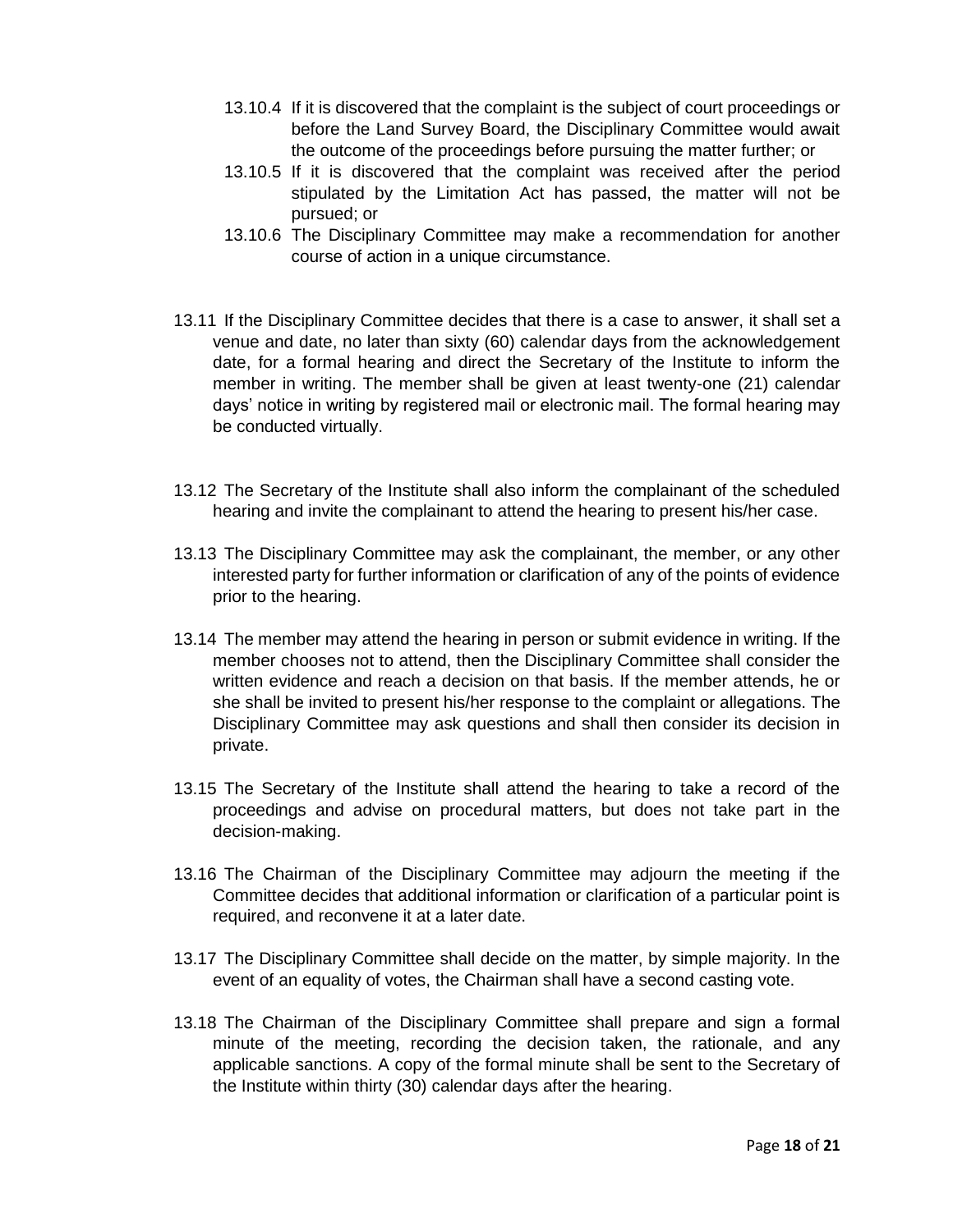- 13.19 The Secretary of the Institute, after receiving the formal minute of the decision(s) and sanction(s) signed by the Chairman of the Disciplinary Committee, shall present the signed minute and recommended sanction(s) to the next scheduled meeting of the ISTT Board.
- 13.20 The decision(s) and sanction(s) may be ratified by the ISTT Board and must be communicated to both the member and the complainant in writing within seven (7) days of the ISTT Board meeting.
- 13.21 The record of every complaint shall be kept on file for a minimum of six (6) years. Complaints of a criminal nature shall be kept on file for a minimum of ten (10) years or until the person ceases to be a member, whichever occurs last.
- 13.22 Time is of the essence in adjudicating complaints. No complaint shall remain unadjudicated for a period exceeding one year (365 days) from the acknowledgement date pursuant to 13.7 above. A complaint still pending as at the one year anniversary of the acknowledgement date shall be deemed expired and the matter withdrawn. In such an instance, the ISTT Secretary shall write a minute to the Chair of the Disciplinary Committee; the complainant and the member subject to the complaint that the matter has been officially withdrawn due to the delay.
- 13.23 Notwithstanding 13.22 above, the Disciplinary Committee, through its Chairman, may write an appeal to the ISTT Board seeking an extension of time. This extension may be granted by the ISTT Board for a period not exceeding thirty (30) days.

# **14.0 Sanctions**

- 14.1 The Disciplinary Committee will select what it considers to be the most appropriate sanction, which should be proportionate to the seriousness of the breach of the Code of Ethics. The options are:
	- 14.1.1 Expulsion from membership (lifetime)
	- 14.1.2 Suspension from membership, for up to three (3) years, with conditions imposed for reinstatement.
	- 14.1.3 A written reprimand with conditions imposed for continuation of membership
	- 14.1.4 Formal notification of the decision or sanction sent to the Police or other Regulatory / Statutory / Public or Professional Body, as applicable.
	- 14.1.5 Public notice of the decision or sanction posted on the ISTT website.
	- 14.1.6 A fine of up to five years of subscription fees.
	- 14.1.7 No sanction imposed
- 14.2 The Disciplinary Committee shall put its recommended sanction to the next scheduled meeting of the ISTT Board.
- 14.3 The decision of the ISTT Board must be communicated to both the member and the complainant in writing within 7 days of the meeting.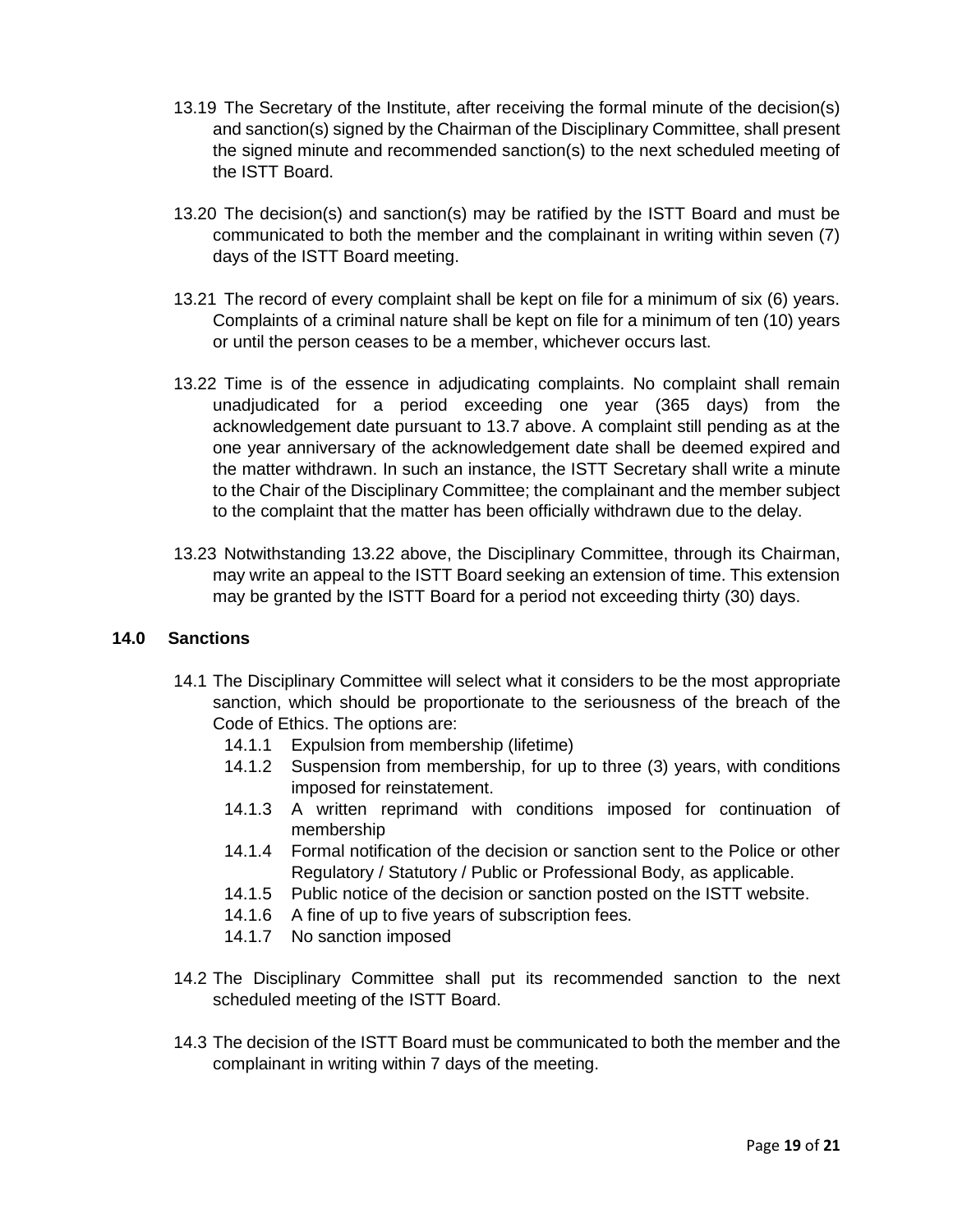- 14.4 Expulsions from the membership will result in removal from the published membership register (website and any other published list). If the member has only been suspended for a short period or reprimanded, s/he may be allowed to re-join this register once s/he has completed remedial requirements as set out by the Disciplinary Committee.
- 14.5 Members who are suspended will not be required to pay membership fees for the period when s/he is suspended.
- 14.6 The decision taken by the Disciplinary committee is final; the sanction will be applied and a note made on the member's record.

# **15.0 Appeal**

15.1 The complainant and the member have the right to appeal the decision taken by the Disciplinary committee through the services offered by the Dispute Resolution Centre; and if subsequent redress is required, in a Court of law, within sixty (60) calendar days of the official notice of the decision taken by the Disciplinary Committee as stated in section 13.3 of these bylaws. The decision of the Disciplinary Committee shall be suspended pending the decision taken by the Dispute Resolution Centre or the Court of law if an appeal is lodged.

### **16.0 Dissolution of the Institute**

- 16.1 Every member of the Institute undertakes to contribute to the assets and liabilities of the Institute in the event of the same being wound up during the time that s/he is a Member (or within one year afterwards) for payment of the debts and liabilities of the Institute contracted before the time at which s/he cases to be a Member and of the costs, charges and expenses incidental to such winding up and of the adjustments of the rights of the contributors among themselves.
- 16.2 If any property shall remain on the winding up or dissolution of the Institute after satisfaction of all its debts and liabilities, the same shall be paid to or distributed among its Members equally.
- 16.3 Expended by the Institute and the matters in which such receipts and expenditures took place and of the property, credits and liabilities of the Institute; and subject to any reasonable restrictions as to the time and manner of inspecting the same that may be imposed in accordance with these bylaws for the time being shall be open to the inspection of the Members providing three (3) business days' notice in writing to the Secretary.

### **17.0 Obligations under the Act**

17.1 The Land Survey Board of Trinidad and Tobago (LSBTT)

17.1.1 The Institute shall provide consultation and advice as required in the Act within thirty (30) days of receipt of a request or reminder of an event.